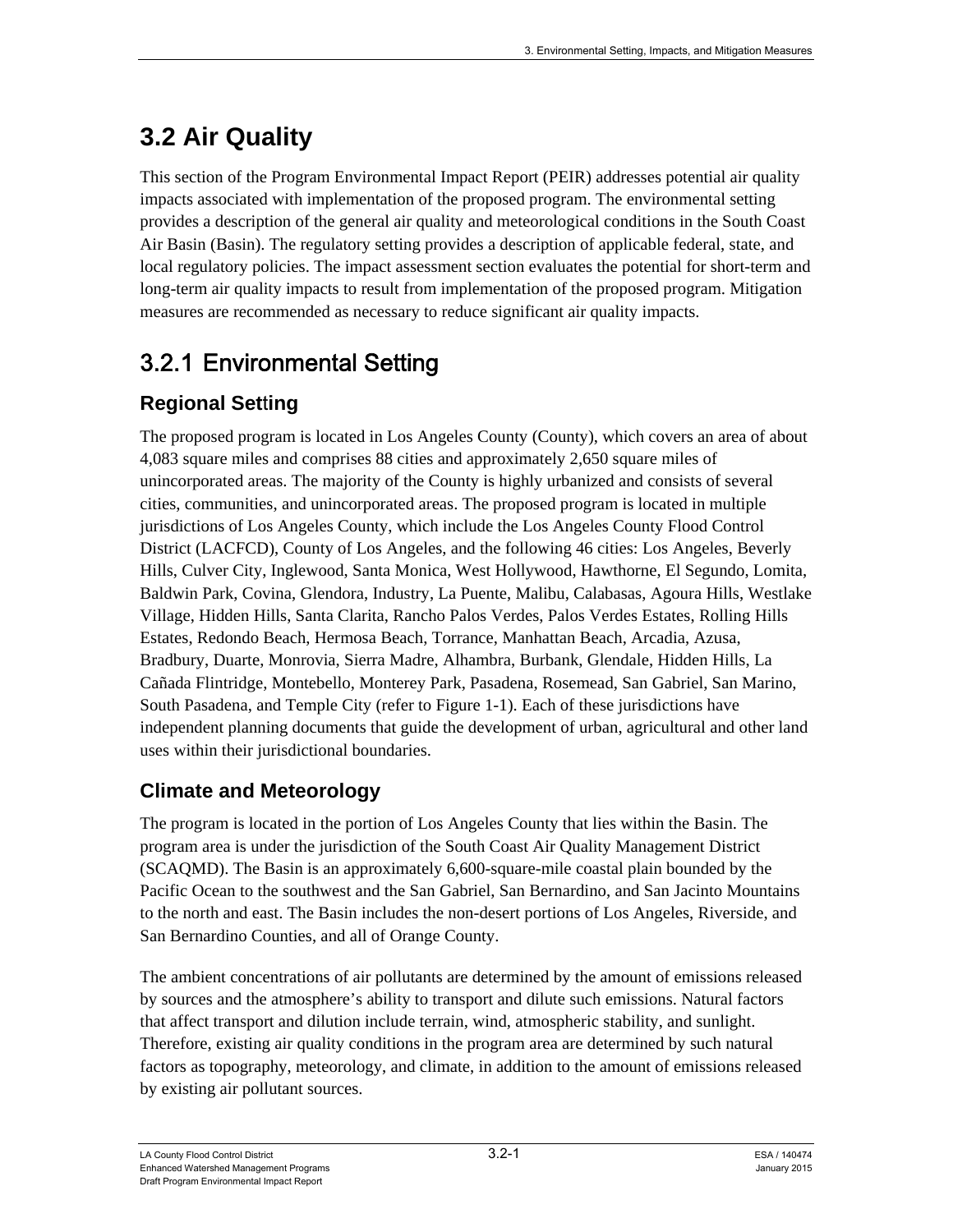Atmospheric conditions such as wind speed, wind direction, and air temperature gradients interact with the physical features of the landscape to determine the movement and dispersal of air pollutants. The topography and climate of Southern California combine to make the Basin an area of high air pollution potential. The Basin is a coastal plain with connecting broad valleys and low hills, bounded by the Pacific Ocean to the west and high mountains around the rest of the perimeter. The general region lies in the semi-permanent high-pressure zone of the eastern Pacific, resulting in a mild climate tempered by cool sea breezes with light average wind speeds. The usually mild climatological pattern is disrupted occasionally by periods of extremely hot weather, winter storms, or Santa Ana winds. During the summer months, a warm air mass frequently descends over the cool, moist marine layer produced by the interaction between the ocean's surface and the lowest layer of the atmosphere. The warm upper layer forms a cap over the cool marine layer and inhibits the pollutants in the marine layer from dispersing upward. In addition, light winds during the summer further limit ventilation. Furthermore, sunlight triggers the photochemical reactions that produce ozone. The region experiences more days of sunlight than any other major urban area in the nation except Phoenix (SCAQMD, 2012).

## **Criteria Pollutants**

The California Air Resources Board (CARB) and the United States Environmental Protection Agency (USEPA) currently focus on the following air pollutants as indicators of ambient air quality: ozone, carbon monoxide (CO), nitrogen dioxide (NO<sub>2</sub>), sulfur dioxide (SO<sub>2</sub>), respirable or breathable particulate matter with an aerodynamic diameter of 10 micrometers or less  $(PM_{10})$ , fine particulate matter with an aerodynamic diameter of 2.5 micrometers or less (PM<sub>2.5</sub>), and lead. The pollutants are referred to as "criteria air pollutants" since they are the most prevalent air pollutants known to be harmful to human health, and extensive health-effects criteria documents are available about their effects on human health and welfare. Standards have been established for each criteria pollutant to meet specific public health and welfare criteria set forth in the federal Clean Air Act (CAA). California has generally adopted more stringent ambient air quality standards for the criteria air pollutants (referred to as State Ambient Air Quality Standards, or state standards) and has adopted air quality standards for some pollutants for which there is no corresponding national standard.

### *Ozone*

Ozone, the main component of photochemical smog, is primarily a summer and fall pollution problem. Ozone is not emitted directly into the air, but is formed through a complex series of chemical reactions involving other compounds that are directly emitted. These directly emitted pollutants (also known as ozone precursors) include reactive organic gases (ROGs) or volatile organic compounds (VOCs), and oxides of nitrogen  $(NO<sub>X</sub>)$ . While both ROGs and VOCs refer to compounds of carbon, ROG is a term used by CARB and is based on a list of exempted carbon compounds determined by CARB. VOC is a term used by the USEPA and is based on USEPA's own exempt list. The time period required for ozone formation allows the reacting compounds to spread over a large area, producing regional pollution problems. Ozone concentrations are the cumulative result of regional development patterns rather than the result of a few significant emission sources.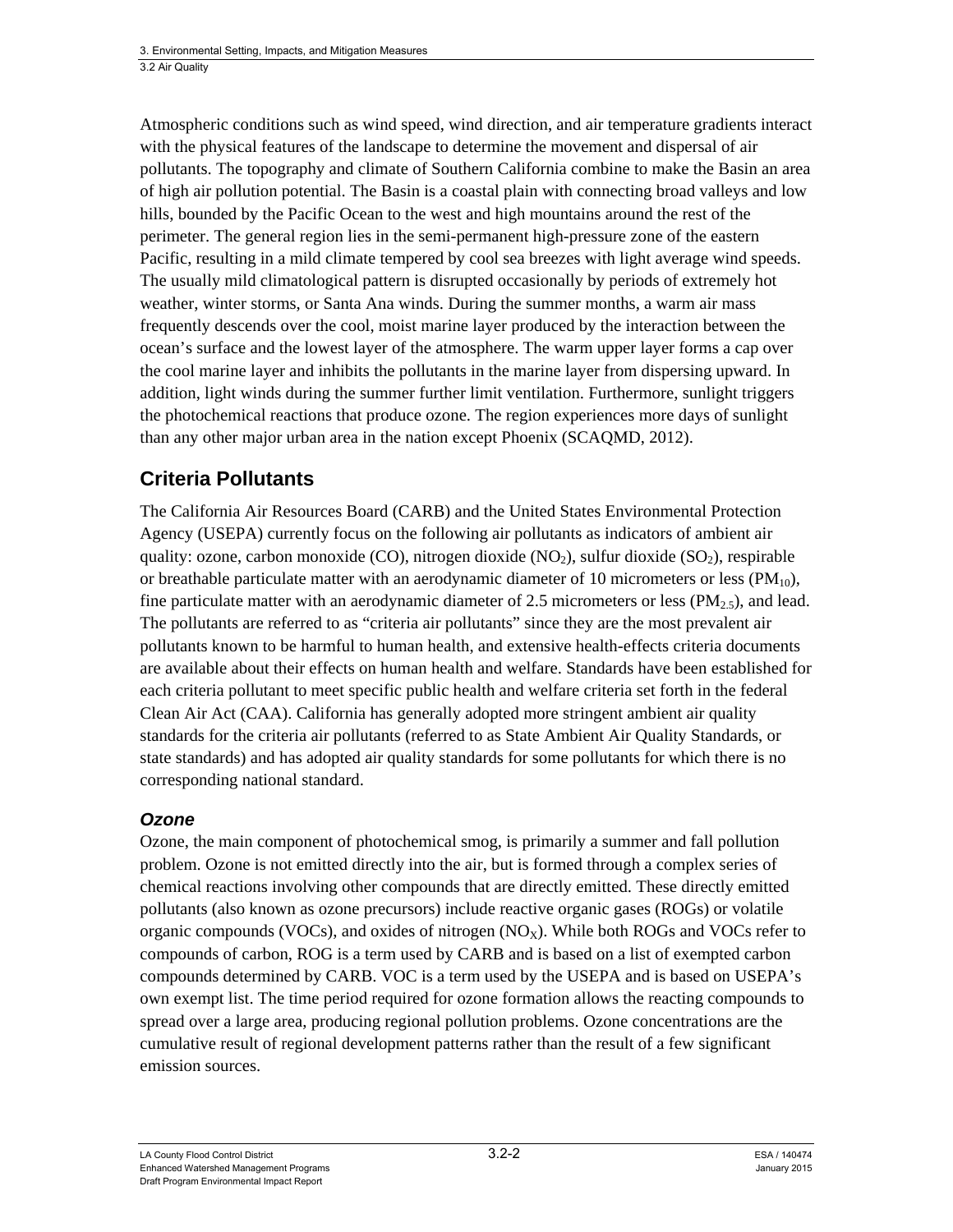Once ozone is formed, it remains in the atmosphere for 1 or 2 days. Ozone is then eliminated through reaction with chemicals on the leaves of plants, attachment to water droplets as they fall to earth (rainout), or absorption by water molecules in clouds that later fall to earth with rain (washout).

Short-term exposure to ozone can irritate the eyes and cause constriction of the airways. In addition to causing shortness of breath, ozone can aggravate existing respiratory diseases such as asthma, bronchitis, and emphysema.

### *Carbon Monoxide*

CO, a colorless and odorless gas, is a relatively nonreactive pollutant that is a product of incomplete combustion and is mostly associated with motor vehicles. When inhaled at high concentrations, CO combines with hemoglobin in the blood and reduces the oxygen-carrying capacity of the blood. This results in reduced oxygen reaching the brain, heart, and other body tissues. This condition is especially critical for people with cardiovascular diseases, chronic lung disease, or anemia. CO measurements and modeling were important in the early 1980s, when CO levels were regularly exceeded throughout California. In more recent years, CO measurements and modeling have not been a priority in most California air districts because of the retirement of older polluting vehicles, lower emissions from new vehicles, and improvements in fuels.

### *Nitrogen Dioxide*

 $NO<sub>2</sub>$  is a reddish-brown gas that is a by-product of combustion processes. Automobiles and industrial operations are the main sources of  $NO<sub>2</sub>$ . Combustion devices emit primarily nitric oxide  $(NO)$ , which reacts through oxidation in the atmosphere to form  $NO<sub>2</sub>$ . The combined emissions of NO and  $NO<sub>2</sub>$  are referred to as  $NO<sub>X</sub>$ , which are reported as equivalent NO<sub>2</sub>. Aside from its contribution to ozone formation,  $NO<sub>2</sub>$  can increase the risk of acute and chronic respiratory disease and reduce visibility.  $NO<sub>2</sub>$  may be visible as a coloring component of a brown cloud on high-pollution days, especially in conjunction with high ozone levels.

### *Sulfur Dioxide*

 $SO<sub>2</sub>$  is a colorless, extremely irritating gas or liquid. It enters the atmosphere as a pollutant, mainly as a result of burning high-sulfur-content fuel oils and coal, and from chemical processes occurring at chemical plants and refineries. When  $SO<sub>2</sub>$  oxidizes in the atmosphere, it forms sulfur trioxide ( $SO_3$ ). Collectively, these pollutants are referred to as sulfur oxides ( $SO_8$ ).

Major sources of  $SO_2$  include power plants, large industrial facilities, diesel vehicles, and oilburning residential heaters. Emissions of  $SO<sub>2</sub>$  aggravate lung diseases, especially bronchitis. It also constricts the breathing passages, especially in people with asthma and people involved in moderate to heavy exercise.  $SO_2$  potentially causes wheezing, shortness of breath, and coughing. Long-term  $SO_2$  exposure has been associated with increased risk of mortality from respiratory or cardiovascular disease.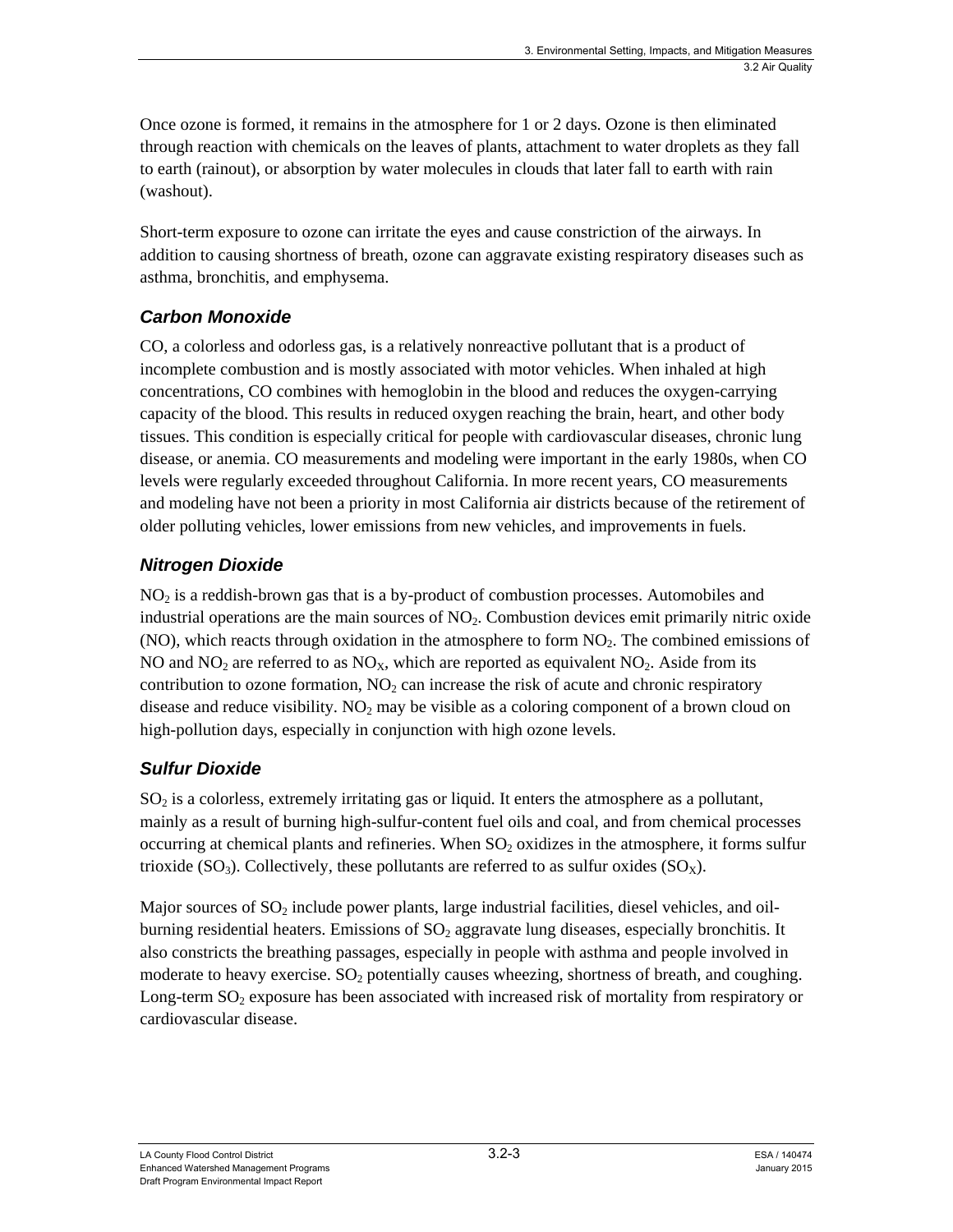#### *Particulate Matter*

 $PM_{10}$  and  $PM_{2.5}$  consist of particulate matter that is 10 microns or less in diameter and 2.5 microns or less in diameter, respectively (a micron is one-millionth of a meter).  $PM_{10}$  and  $PM_{25}$ represent fractions of particulate matter that can be inhaled into the air passages and the lungs and can cause adverse health effects. Acute and chronic health effects associated with high particulate levels include the aggravation of chronic respiratory diseases, heart and lung disease, and coughing, bronchitis, and respiratory illnesses in children. Recent mortality studies have shown an association between morbidity and mortality and daily concentrations of particulate matter in the air. CARB has estimated that achieving the ambient air quality standards for  $PM_{10}$  could reduce premature mortality rates by 6,500 cases per year (CARB, 2002). Particulate matter can also damage materials and reduce visibility. One common source of  $PM_{2.5}$  is diesel exhaust emissions.

 $PM_{10}$  consists of particulate matter emitted directly into the air (e.g., fugitive dust, soot, and smoke from mobile and stationary sources, construction operations, fires, and natural windblown dust) and particulate matter formed in the atmosphere by condensation and/or transformation of  $SO<sub>2</sub>$  and ROGs. Traffic generates particulate matter emissions through entrainment of dust and dirt particles that settle onto roadways and parking lots.  $PM_{10}$  and  $PM_{2.5}$  are also emitted by wood burning in residential wood stoves and fireplaces and open agricultural burning.  $PM<sub>25</sub>$  can also be formed through secondary processes such as airborne reactions with certain pollutant precursors, including ROGs, ammonia  $(NH_3)$ , NOx, and SOx.

#### *Lead*

Lead is a metal found naturally in the environment and present in some manufactured products. There are a variety of activities that can contribute to lead emissions, which are grouped into two general categories, stationary and mobile sources. On-road mobile sources include light-duty automobiles; light-, medium-, and heavy-duty trucks as well as motorcycles.

Emissions of lead have dropped substantially over the past 40 years. The reduction before 1990 was largely due to the phase-out of lead as an anti-knock agent in gasoline for on-road automobiles. Substantial emission reductions have also been achieved through enhanced controls in the metals-processing industry. In the Basin, atmospheric lead is generated almost entirely by the combustion of leaded gasoline and contributes less than one percent of the material collected as total suspended particulates.

### **Toxic Air Contaminants**

Concentrations of toxic air contaminants (TACs), or in federal parlance, hazardous air pollutants (HAPs), are also used as indicators of ambient air quality conditions. A TAC is defined as an air pollutant that may cause or contribute to an increase in mortality or in serious illness, or that may pose a hazard to human health. TACs are usually present in minute quantities in the ambient air; however, their high toxicity or health risk may pose a threat to public health even at low concentrations.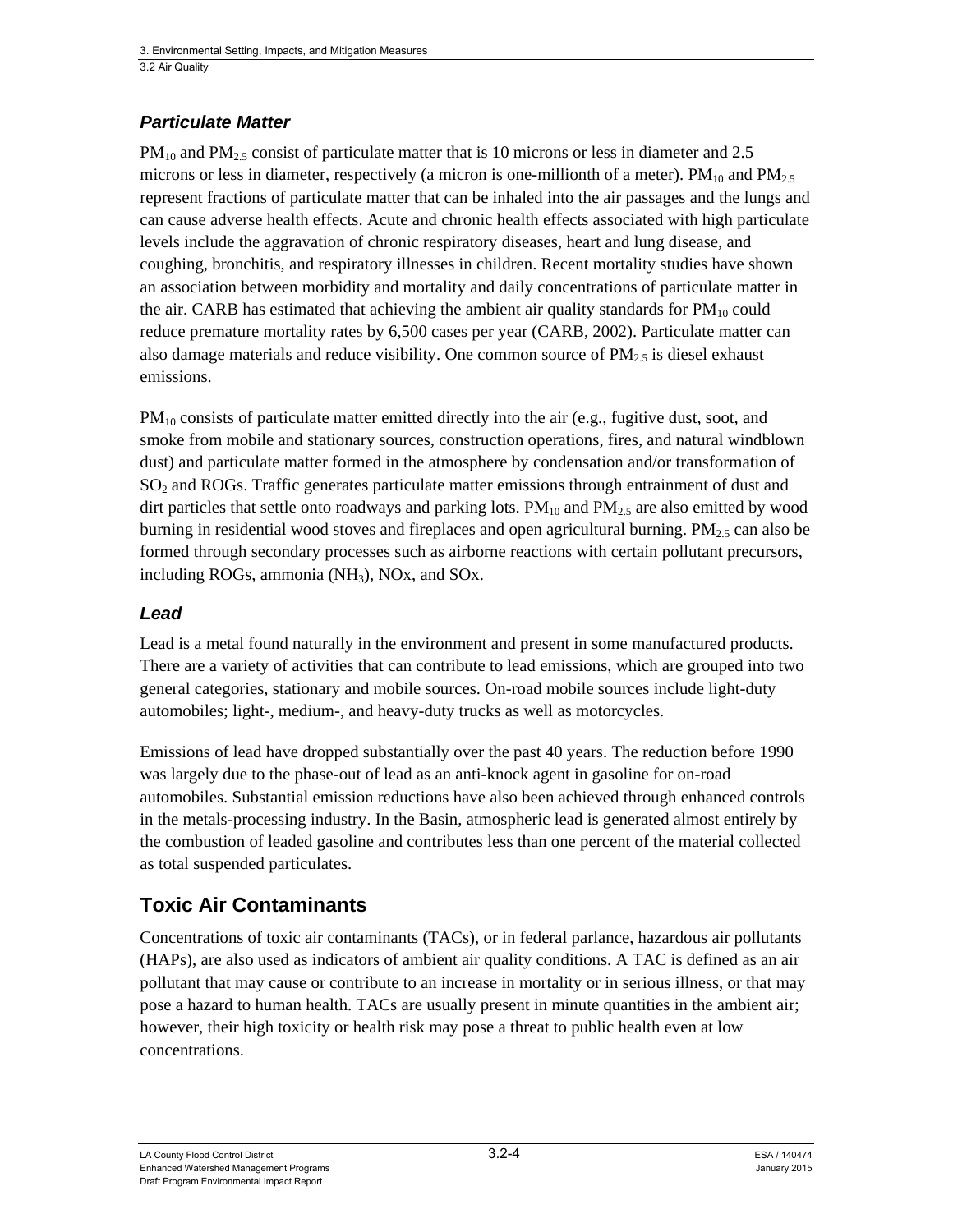According to The California Almanac of Emissions and Air Quality (CARB, 2009), the majority of the estimated health risk from TACs can be attributed to relatively few compounds, the most important being particulate matter from diesel-fueled engines (diesel particulate matter). Diesel particulate matter differs from other TACs in that it is not a single substance, but rather a complex mixture of hundreds of substances. Although diesel particulate matter is emitted by diesel-fueled internal combustion engines, the composition of the emissions varies depending on engine type, operating conditions, fuel composition, lubricating oil, and whether an emission control system is present.

Unlike the other TACs, no ambient monitoring data are available for diesel particulate matter because no routine measurement method currently exists. However, CARB has made preliminary concentration estimates based on a particulate matter exposure method. This method uses the CARB emissions inventory's  $PM_{10}$  database, ambient  $PM_{10}$  monitoring data, and the results from several studies to estimate concentrations of diesel particulate matter. In addition to diesel particulate matter, the TACs for which data are available that pose the greatest existing ambient risk in California are benzene, 1,3-butadiene, acetaldehyde, carbon tetrachloride, hexavalent chromium, para-dichlorobenzene, formaldehyde, methylene chloride, and perchloroethylene.

## **Odorous Emissions**

Odors are generally regarded as an annoyance rather than a health hazard. However, manifestations of a person's reaction to foul odors can range from psychological (e.g., irritation, anger, or anxiety) to physiological (e.g., circulatory and respiratory effects, nausea, vomiting, and headache). Offensive odors are unpleasant and can lead to public distress, generating citizen complaints to local governments. Although unpleasant, offensive odors rarely cause physical harm. The occurrence and severity of odor impacts depend on the nature, frequency, and intensity of the source, wind speed, direction, and the sensitivity of receptors.

## **Program Area Air Quality Setting**

## *Existing Air Quality*

SCAQMD maintains monitoring stations within district boundaries that monitor air quality and compliance with associated ambient standards. The Enhanced Watershed Management Program (EWMP) areas associated with the proposed program are located in multiple jurisdictions within the County of Los Angeles, all of which are located within in the Basin. Given the large geographic region of the EWMP areas, an extensive listing of the air quality monitoring data collected by each SCAQMD monitoring station located within the EWMP areas is not provided in this PEIR. As individual EWMP projects are not assessed separately in this PEIR, the presentation of the air quality data collected by the monitoring stations relevant to each EWMP project is more applicable for inclusion in the environmental documents for future individual EWMP projects.

Both CARB and USEPA use the data measured at air quality monitoring stations to designate areas according to their attainment status for criteria air pollutants. The purpose of these designations is to identify the areas with air quality problems and thereby initiate planning efforts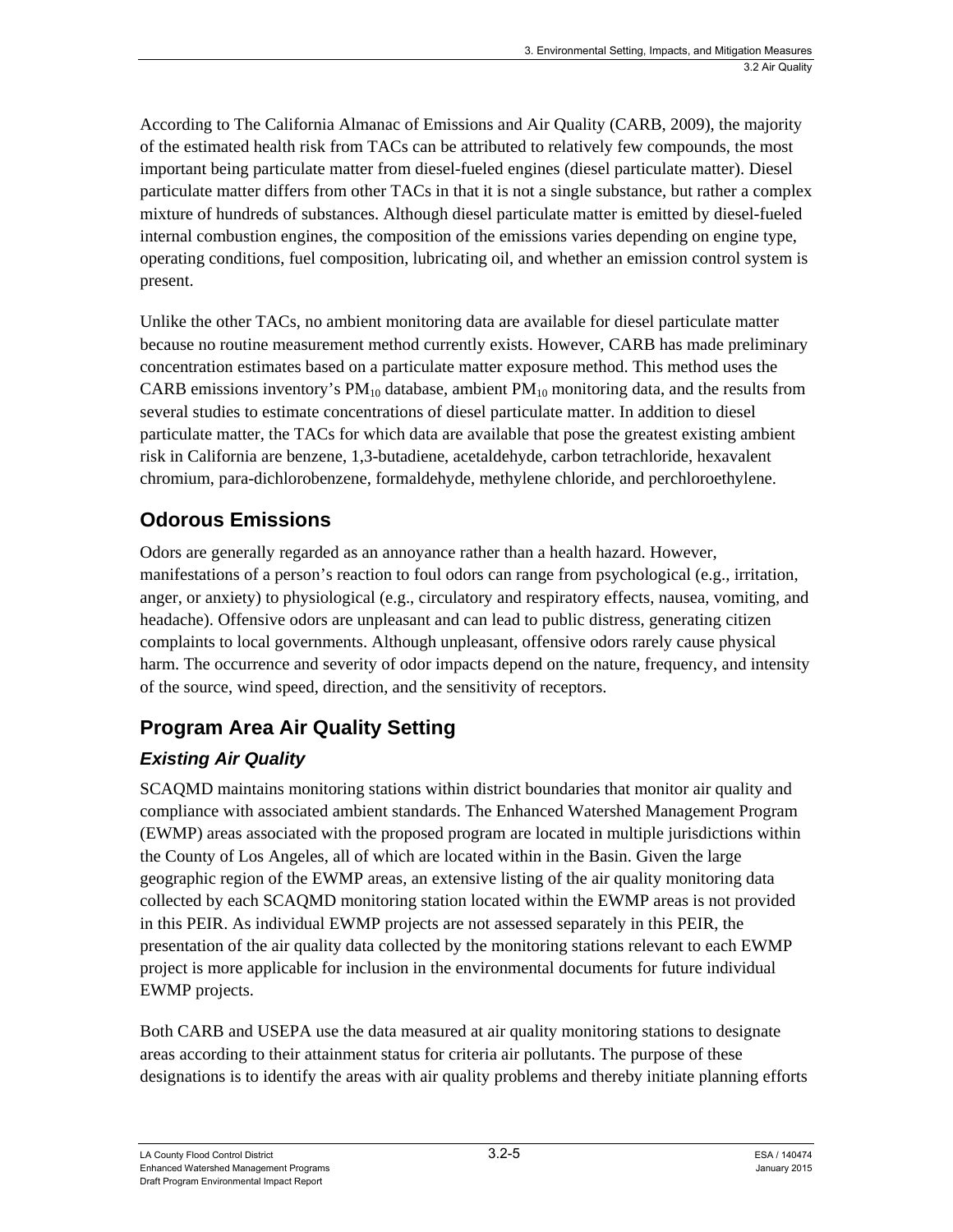for improvement. The three basic designation categories are nonattainment, attainment, and unclassified. Unclassified is used in an area that cannot be classified on the basis of available information as meeting or not meeting the standards. In addition, the California designations include a subcategory of nonattainment-transitional, which is given to nonattainment areas that are progressing and nearing attainment. The current attainment status for the Basin is provided in **Table 3.2-1**.

|                   | <b>Attainment Status</b>     |                          |  |  |  |  |
|-------------------|------------------------------|--------------------------|--|--|--|--|
| <b>Pollutant</b>  | California Standards         | <b>Federal Standards</b> |  |  |  |  |
| Ozone             | <b>Extreme Nonattainment</b> | Severe Nonattainment     |  |  |  |  |
| CO                | Attainment                   | Unclassified/Attainment  |  |  |  |  |
| NO <sub>2</sub>   | Attainment                   | Unclassified/ Attainment |  |  |  |  |
| SO <sub>2</sub>   | Attainment                   | Attainment               |  |  |  |  |
| $PM_{10}$         | Nonattainment                | Attainment               |  |  |  |  |
| PM <sub>2.5</sub> | Nonattainment                | Nonattainment            |  |  |  |  |

**TABLE 3.2-1 SOUTH COAST AIR BASIN ATTAINMENT STATUS** 

#### *Sensitive Land Uses*

Land uses such as schools, children's daycare centers, hospitals, and convalescent homes are considered to be more sensitive to poor air quality than the general public because the population groups associated with these uses have increased susceptibility to respiratory distress. In addition, residential uses are considered more sensitive to air quality conditions than commercial and industrial uses, because people generally spend longer periods of time at their residences, resulting in greater exposure to ambient air quality conditions. Recreational land uses are considered moderately sensitive to air pollution. Exercise places a high demand on respiratory functions, which can be impaired by air pollution, even though exposure periods during exercise are generally short. In addition, noticeable air pollution can detract from the enjoyment of recreation. Given that the majority of the County is highly urbanized with a variety of land use types (e.g., open space, residential, commercial, mixed-use, public and semi-public, and industrial uses), and that the proposed program would be located in various watersheds across the County that span multiple jurisdictions, existing sensitive uses such as residences, schools, hospitals, daycare centers, etc., would be located within and in proximity to the EWMP areas. As described in Section 3.9, *Land Use and Agriculture,* of this PEIR, many of the EWMP areas, including Ballona Creek, Beach Cities, Dominguez Channel, and Marina del Rey, have residential uses as the predominant land use.

# 3.2.2 Regulatory Setting

The EWMP areas associated with the proposed program are located in Los Angeles County within the Basin. Air quality in the County is regulated by USEPA, CARB, and SCAQMD. The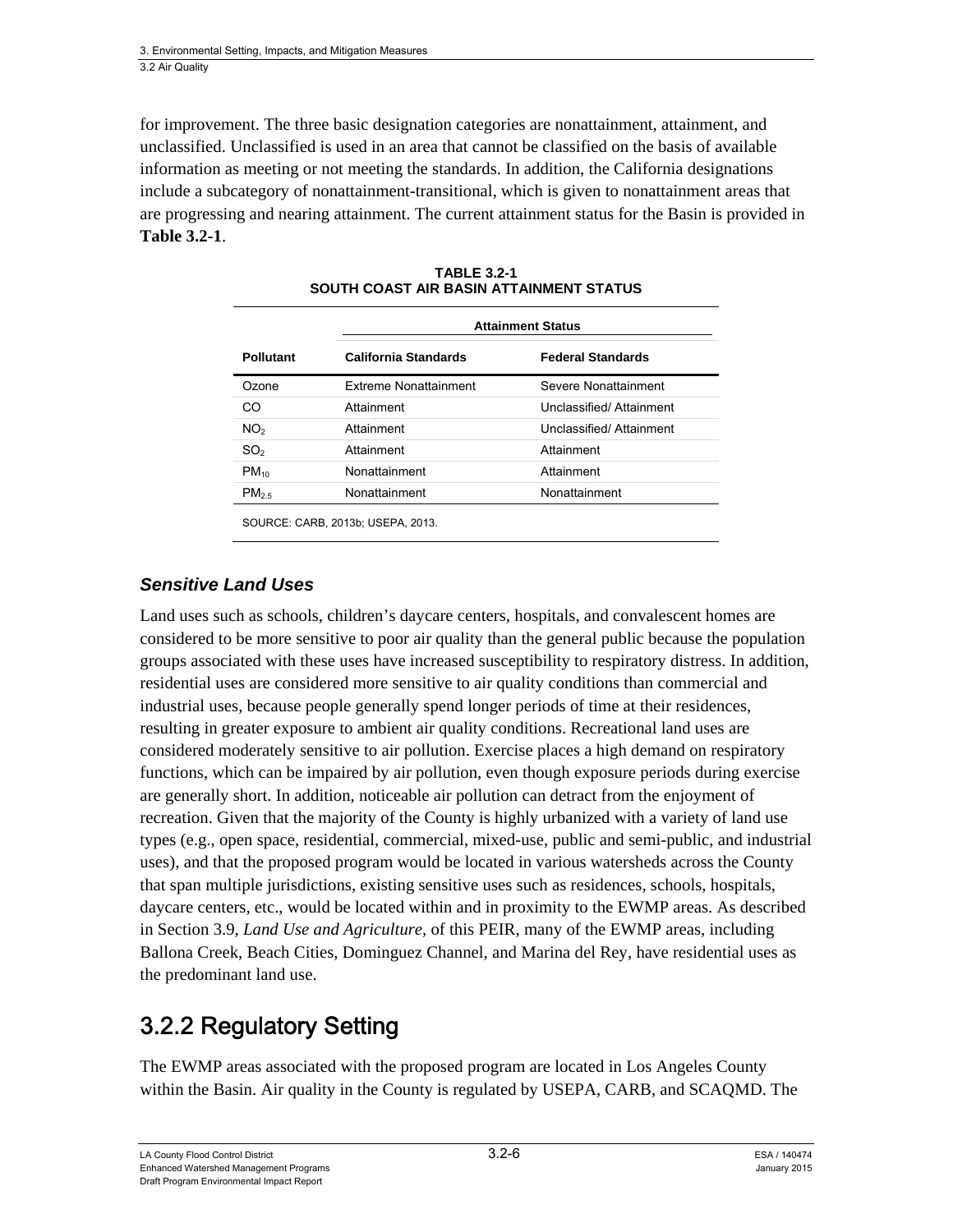County of Los Angeles General Plan also contains an Air Quality Element in their 2014 draft document. This element summarizes air quality issues and outlines the goals and policies in the General Plan that will improve air quality and reduce greenhouse gas emissions (Los Angeles County, 2014). Los Angeles County's adopted General Plan has not yet been updated to include this element.

## **USEPA**

### *Criteria Air Pollutants*

At the federal level, USEPA has been charged with implementing national air quality programs. USEPA's air quality mandates are drawn primarily from the federal CAA, which was enacted in 1970. The most recent major amendments to the CAA were made by Congress in 1990.

The CAA requires USEPA to establish National Ambient Air Quality Standards (NAAQS). USEPA has established primary and secondary NAAQS for the following "criteria air pollutants": ozone, CO, NO2, SO2, PM10, PM2.5, and lead. **Table 3.2-2** shows the NAAQS for these pollutants.

The CAA also requires each state to prepare an air quality control plan, referred to as a state implementation plan (SIP). The CAA Amendments of 1990 (CAAA) added requirements for states with nonattainment areas to revise their SIPs to incorporate additional control measures to reduce air pollution. The SIPs are modified periodically to reflect the latest emissions inventories, planning documents, and rules and regulations of the air basins, as reported by their jurisdictional agencies. USEPA is responsible for reviewing all SIPs to determine whether they conform to the mandates of the CAA and its amendments, and to determine whether implementing the SIPs will achieve air quality goals. If USEPA determines a SIP to be inadequate, a federal implementation plan that imposes additional control measures may be prepared for the nonattainment area. If an approvable SIP is not submitted or implemented within the mandated time frame, sanctions may be applied to transportation funding and stationary sources of air pollution in the air basin.

USEPA also has regulatory and enforcement jurisdiction over emission sources beyond state waters (outer continental shelf), and those that are under the exclusive authority of the federal government, such as aircraft, locomotives, and interstate trucking. USEPA's primary role at the state level is to oversee state air quality programs. USEPA sets federal vehicle and stationary source emissions standards and provides research and guidance in air pollution programs.

In June 2004, USEPA finalized the adoption of a comprehensive national program/rule to reduce emissions from off-road diesel engines used primarily in construction, agricultural, and industrial applications by integrating engine and fuel controls as a system to gain the greatest emission reductions. Specifically, USEPA adopted new emission standards for off-road diesel engines and sulfur reductions in off-road diesel fuel aimed at dramatically reducing harmful emissions and helping states and local areas that have been designated as 8-hour ozone nonattainment areas to improve their air quality. The new engine standards, which are based on the use of advanced exhaust emission control devices, began to take effect in 2008 and would continue to be phased in until 2015. USEPA estimates particulate matter reductions of 95 percent, NOx reductions of 90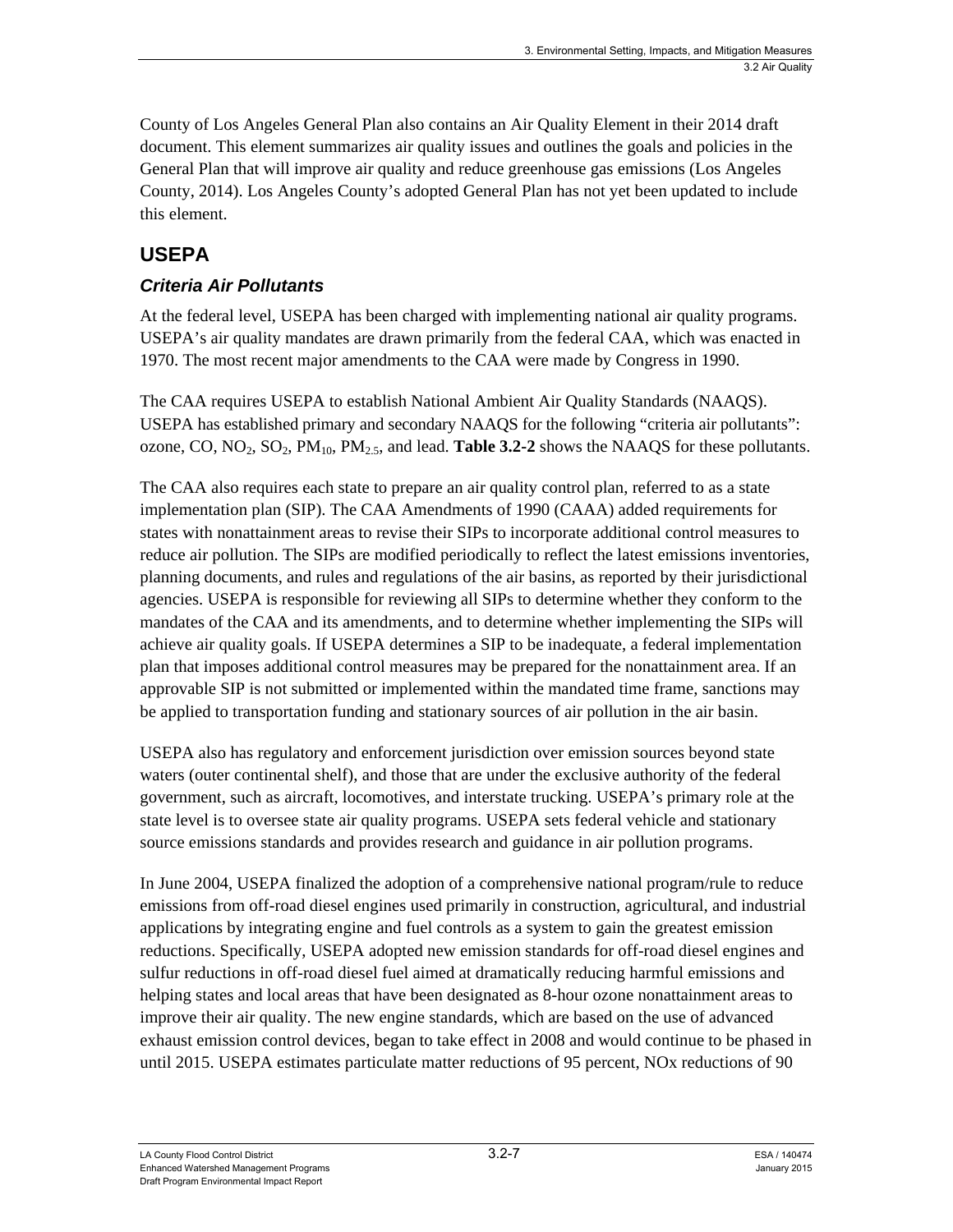#### **TABLE 3.2-2 AMBIENT AIR QUALITY STANDARDS FOR CRITERIA POLLUTANTS**

| <b>Pollutant</b>                                       | Averaging Time <sup>®</sup>                                       | <b>State Standard</b>                                          |                                                           | National Standard Pollutant Health and Atmospheric Effects                                                                                                                                                                                                                                                                                                                                                   | <b>Major Pollutant Sources</b>                                                                                                                                                                                                              |  |
|--------------------------------------------------------|-------------------------------------------------------------------|----------------------------------------------------------------|-----------------------------------------------------------|--------------------------------------------------------------------------------------------------------------------------------------------------------------------------------------------------------------------------------------------------------------------------------------------------------------------------------------------------------------------------------------------------------------|---------------------------------------------------------------------------------------------------------------------------------------------------------------------------------------------------------------------------------------------|--|
| Ozone                                                  | 1 hour<br>8 hours                                                 | $0.09$ ppm<br>$0.070$ ppm <sup>b</sup>                         | $0.075$ ppm                                               | High concentrations can directly affect lungs, causing irritation.<br>Long-term exposure may cause damage to lung tissue.                                                                                                                                                                                                                                                                                    | Formed when ROG and $NOx$ react in the presence of<br>sunlight. Major sources include on-road motor vehicles,<br>solvent evaporation, and commercial/industrial mobile<br>equipment.                                                        |  |
| Carbon Monoxide<br>(CO)                                | 1 hour<br>8 hours                                                 | 20 ppm<br>$9.0$ ppm                                            | 35 ppm<br>9 ppm                                           | Classified as a chemical asphyxiant, carbon monoxide interferes<br>with the transfer of fresh oxygen to the blood and deprives<br>sensitive tissues of oxygen.                                                                                                                                                                                                                                               | Internal combustion engines, primarily gasoline-powered<br>motor vehicles.                                                                                                                                                                  |  |
| Nitrogen Dioxide<br>(NO <sub>2</sub> )                 | 1 hour<br><b>Annual Arithmetic</b><br>Mean                        | $0.18$ ppm<br>$0.030$ ppm                                      | $0.100$ ppm<br>$0.053$ ppm                                | Irritating to eyes and respiratory tract. Colors atmosphere<br>reddish-brown.                                                                                                                                                                                                                                                                                                                                | Motor vehicles, petroleum refining operations, industrial<br>sources, aircraft, ships, and railroads.                                                                                                                                       |  |
| Sulfur<br>Dioxide $(SO2)$                              | 1 hour<br>3 hours<br>24 hours<br><b>Annual Arithmetic</b><br>Mean | $0.25$ ppm<br>$\sim$ $\sim$<br>$0.04$ ppm                      | 75 ppb<br>$0.5$ ppm<br>$0.14$ ppm<br>$0.030$ ppm          | Irritates upper respiratory tract; injurious to lung tissue. Can<br>yellow the leaves of plants; destructive to marble, iron, and steel.<br>Limits visibility and reduces sunlight.                                                                                                                                                                                                                          | Fuel combustion, chemical plants, sulfur recovery plants,<br>and metal processing.                                                                                                                                                          |  |
| Respirable<br><b>Particulate Matter</b><br>$(PM_{10})$ | 24 hours<br><b>Annual Arithmetic</b><br>Mean                      | 50 $\mu$ g/m <sup>3</sup><br>20 $\mu$ g/m <sup>3</sup>         | 150 $\mu$ g/m <sup>3</sup><br>---                         | May irritate eyes and respiratory tract, decreases in lung<br>capacity, increases cancer and mortality. Produces haze and<br>limits visibility.                                                                                                                                                                                                                                                              | Dust and fume-producing industrial and agricultural<br>operations, combustion, atmospheric photochemical<br>reactions, and natural activities (e.g., wind-raised dust and<br>ocean sprays).                                                 |  |
| <b>Fine Particulate</b><br>Matter<br>$(PM_{2.5})$      | 24 hours<br>Annual Arithmetic<br>Mean                             | $-$<br>12 $\mu$ g/m <sup>3</sup>                               | 35 $\mu$ g/m <sup>3</sup><br>12.0 $\mu$ g/m <sup>3</sup>  | Increases respiratory disease, lung damage, cancer, and<br>premature death. Reduces visibility and results in surface<br>soiling.                                                                                                                                                                                                                                                                            | Fuel combustion in motor vehicles, equipment, and<br>industrial sources; residential and agricultural burning;<br>Also formed from photochemical reactions of other<br>pollutants, including NO <sub>x</sub> , sulfur oxides, and organics. |  |
| Lead (Pb)                                              | 30 Day Average<br>Calendar Quarter<br>Rolling 3-Month<br>Average  | 1.5 $\mu$ g/m <sup>3</sup><br>$-$                              | 1.5 $\mu$ g/m <sup>3</sup><br>0.15 $\mu$ g/m <sup>3</sup> | Disturbs gastrointestinal system, and causes anemia, kidney<br>disease, and neuromuscular and neurological dysfunction (in<br>severe cases).                                                                                                                                                                                                                                                                 | Present source: lead smelters, battery manufacturing, and<br>recycling facilities. Past source: combustion of leaded<br>gasoline.                                                                                                           |  |
| Hydrogen Sulfide                                       | 1 hour                                                            | $0.03$ ppm                                                     | No National<br>Standard                                   | Nuisance odor (rotten egg smell), headache, and breathing<br>difficulties (higher concentrations)                                                                                                                                                                                                                                                                                                            | Geothermal power plants, petroleum production and<br>refining                                                                                                                                                                               |  |
| Sulfates (SO <sub>4</sub> )                            | 24 hours                                                          | $25 \mu g/m^3$                                                 | No National<br>Standard                                   | Decrease in ventilatory functions; aggravation of asthmatic<br>symptoms; aggravation of cardio-pulmonary disease; vegetation<br>damage; degradation of visibility; property damage.                                                                                                                                                                                                                          | Industrial processes.                                                                                                                                                                                                                       |  |
| Visibility-Reducing<br>Particles                       | 8 hours                                                           | Extinction of<br>0.23/km; visibility<br>of 10 miles or<br>more | No National<br>Standard                                   | Reduces visibility, reduced airport safety, lower real estate<br>value, and discourages tourism.                                                                                                                                                                                                                                                                                                             | See $PM_{2.5}$ .                                                                                                                                                                                                                            |  |
| Vinyl Chloride                                         | 24 hours                                                          | $0.01$ ppm                                                     | No National<br>Standard                                   | Short-term exposure to high levels of vinyl chloride in the air can<br>cause dizziness, drowsiness, and headaches. Long-term exposure<br>through inhalation and oral exposure can cause liver damage.<br>Cancer is a major concern from exposure to vinyl chloride via<br>inhalation. Vinyl chloride exposure has been shown to increase<br>the risk of angiosarcoma, a rare form of liver cancer in humans. | Polyvinyl chloride (PVC) plastic and vinyl products.                                                                                                                                                                                        |  |

NOTE: ppm = parts per million; ppb = parts per billion;  $\mu$ g/m<sup>3</sup> = micrograms per cubic meter.

 $^{\text{a}}$  The averaging time is the interval of time over which the sample results are reported.<br><sup>b</sup> This concentration was approved by CARB on April 28, 2005, and became effective May 17, 2006.

SOURCE: CARB, 2013c.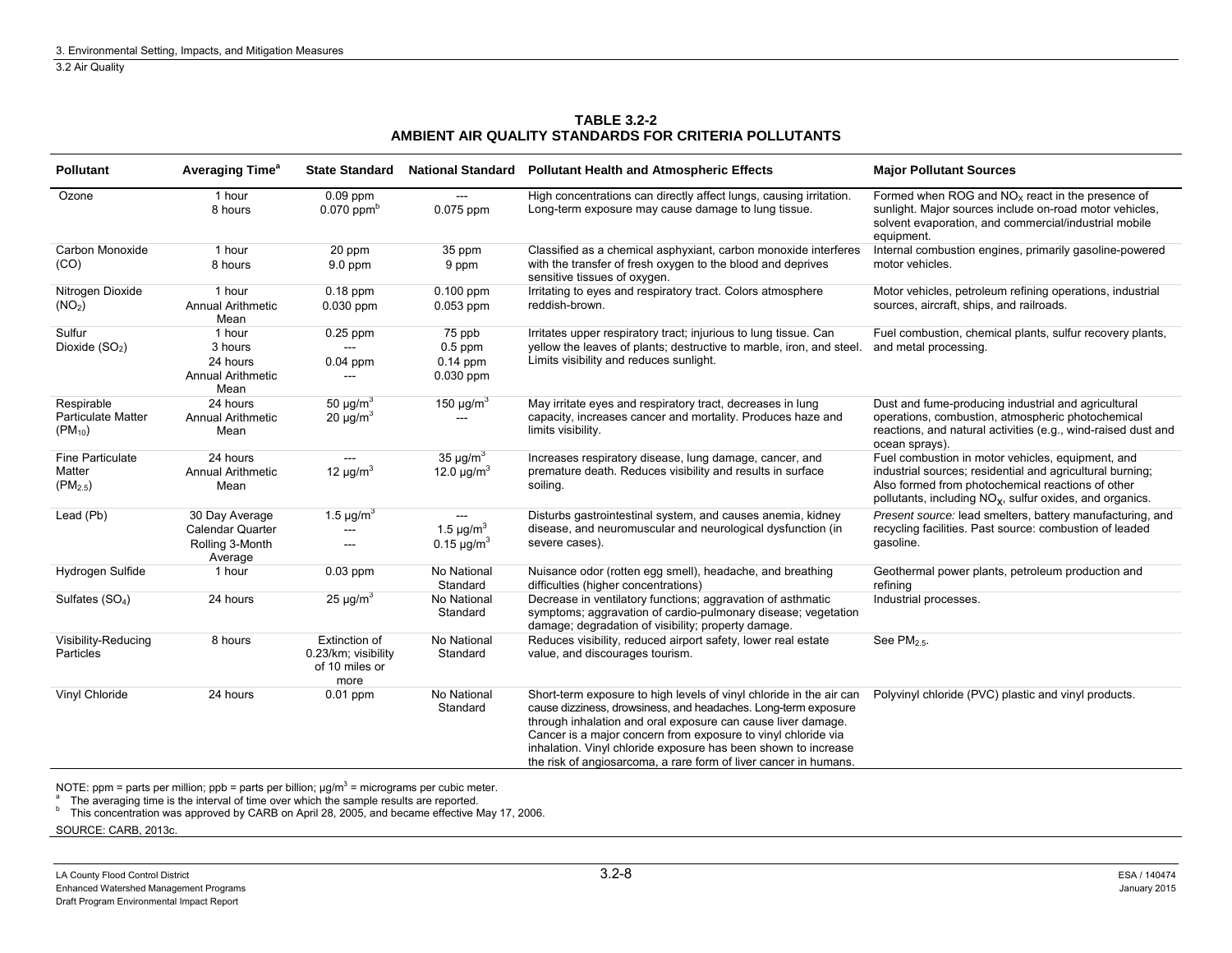percent, and the virtual elimination of  $SO<sub>x</sub>$  from off-road engines that meet the new standards. Because the emission control devices in the off-road diesel engines could potentially be damaged by sulfur, USEPA also targeted the reduction of sulfur levels in off-road diesel fuel as part of its rule. The rule aimed to reduce off-road diesel fuel sulfur levels by 99 percent, resulting in an Ultra Low Sulfur Diesel (ULSD) fuel that has a maximum sulfur concentration of 15 parts per million (ppm). The phase-in of fuel controls to reduce the sulfur levels in off-road diesel fuel began in 2007.

With respect to on-road diesel engines, USEPA promulgated the Heavy-Duty Highway Rule in 2007, which aims to reduce emissions from on-road, heavy-duty diesel trucks by establishing a series of increasingly strict emission standards for new engines. Manufacturers are required to produce new diesel vehicles that meet particulate matter and  $NO<sub>X</sub>$  emission standards beginning with model year 2007.

### *Hazardous Air Pollutants*

USEPA has programs for identifying and regulating HAPs. The first National Emission Standards for Hazardous Air Pollutants (NESHAPs) were originally required by the CAA in 1970, which were developed for sources and source categories of HAPs that were determined to pose adverse risk to human health. The USEPA Administrator was directed to set risk-based NESHAPs at a level that provided an ample margin of safety to protect the public health from HAPs. Subsequently, in Section 112(d) of the 1990 CAAA, Congress directed USEPA to develop technology-based standards to further regulate HAPs. As opposed to the original conception of NESHAPs as a risk-based standard, the technology-based NESHAPS were established according to Maximum Achievable Control Technology (MACT) requirements. The MACT NESHAP standards were different for major sources than for area sources of HAPs. Major sources are defined as stationary sources with potential to emit more than 10 tons per year (tpy) of a single HAP or more than 25 tpy of any combination of HAPs; all other sources are considered area sources. Section 112(f) of the 1990 CAAA also specified that USEPA determine whether or not to promulgate additional NESHAP standards beyond the MACT within 8 years after promulgation of the MACT standard (but within 9 years after promulgation of the 2-year MACT source categories). Thus, USEPA is required to evaluate the NESHAPs developed according to the MACT standards for any "residual risk" with 8 years of promulgation. If the "residual risk" for a source category does not protect public health with "an ample margin of safety," then USEPA must promulgate health-based standards for that source category to further reduce HAP emissions.

The CAAA also required USEPA to promulgate vehicle or fuel standards containing reasonable requirements that control toxic emissions of, at a minimum, benzene and formaldehyde. Performance criteria were established to limit mobile-source emissions of toxics, including benzene, formaldehyde, and 1,3-butadiene. In addition, Section 219 required the use of reformulated gasoline in selected areas with the most severe ozone nonattainment conditions to further reduce mobile-source emissions.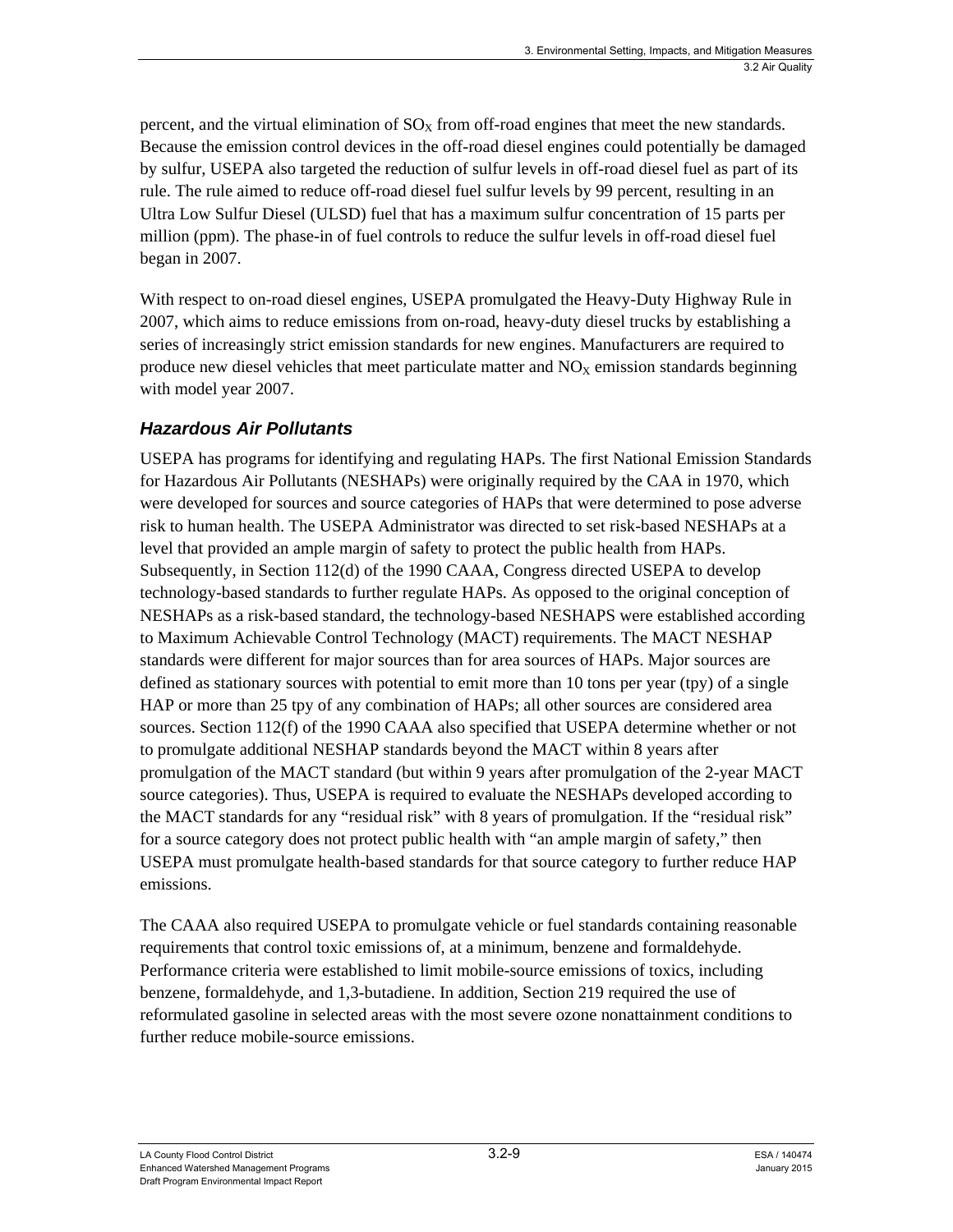### **CARB**

### *Criteria Air Pollutants*

CARB, a department of the California Environmental Protection Agency, oversees air quality planning and control throughout California. CARB is responsible for coordination and oversight of state and local air pollution control programs in California and for implementation of the California Clean Air Act (CCAA). The CCAA, which was adopted in 1988, requires CARB to establish the California Ambient Air Quality Standards (CAAQS). CARB has established CAAQS for sulfates, hydrogen sulfide, vinyl chloride, visibility-reducing particulate matter, and the above-mentioned criteria air pollutants. Applicable CAAQS are shown in Table 3.2-2.

The CCAA requires all local air districts in the state to endeavor to achieve and maintain the CAAQS by the earliest practical date. The act specifies that local air districts shall focus particular attention on reducing the emissions from transportation and area-wide emission sources, and provides districts with the authority to regulate indirect sources.

Among CARB's other responsibilities are overseeing compliance by local air districts with California and federal laws; approving local air quality plans; submitting SIPs to USEPA; monitoring air quality; determining and updating area designations and maps; and setting emissions standards for new mobile sources, consumer products, small utility engines, off-road vehicles, and fuels.

### *Toxic Air Contaminants*

Air quality regulations also focus on TACs. In general, for those TACs that may cause cancer, there is no concentration that does not present some risk. In other words, there is no safe level of exposure. This contrasts with the criteria air pollutants, for which acceptable levels of exposure can be determined and for which the ambient standards have been established. Instead, USEPA and CARB regulate HAPs and TACs, respectively, through statutes and regulations that generally require the use of the MACT or best available control technology (BACT) for toxics and to limit emissions. These statutes and regulations, in conjunction with additional rules set forth by the districts, establish the regulatory framework for TACs.

TACs in California are regulated primarily through the Tanner Air Toxics Act (Assembly Bill [AB] 1807 [Chapter 1047, Statutes of 1983]) and the Air Toxics Hot Spots Information and Assessment Act (Hot Spots Act) (AB 2588 [Chapter 1252, Statutes of 1987]). AB 1807 sets forth a formal procedure for CARB to designate substances as TACs. This includes research, public participation, and scientific peer review before CARB can designate a substance as a TAC. To date, CARB has identified more than 21 TACs and adopted USEPA's list of HAPs as TACs. Most recently, diesel particulate matter was added to the CARB list of TACs. Once a TAC is identified, CARB then adopts an airborne toxics control measure (ATCM) for sources that emit that particular TAC. If there is a safe threshold for a substance at which there is no toxic effect, the control measure must reduce exposure below that threshold. If there is no safe threshold, the measure must incorporate BACT to minimize emissions.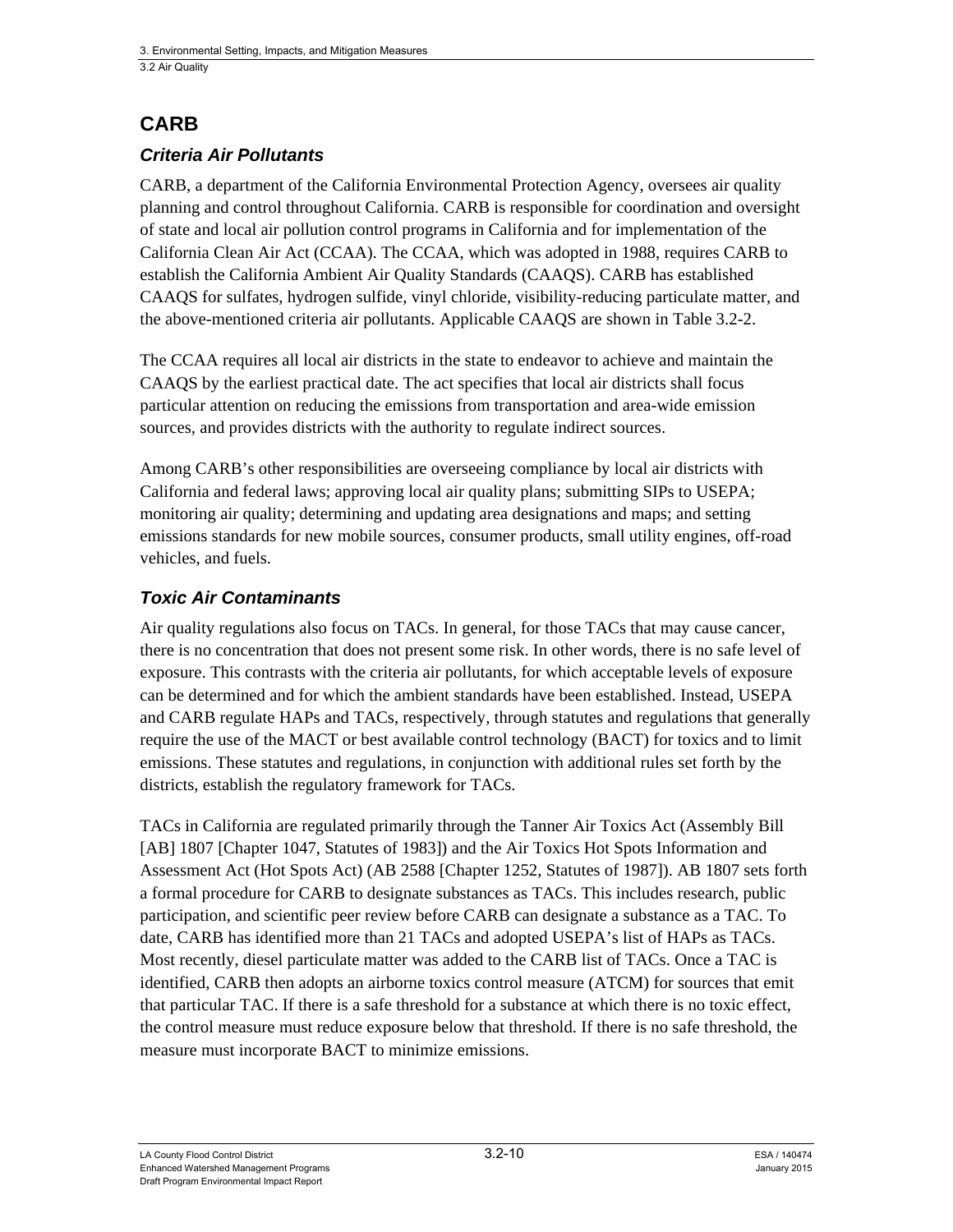The Air Toxics Hot Spots Information and Assessment Act requires existing facilities emitting toxic substances above a specified level to prepare a toxic-emission inventory, prepare a risk assessment if emissions are significant, notify the public of significant risk levels, and prepare and implement risk-reduction measures.

CARB published the *Air Quality and Land Use Handbook: A Community Health Perspective* (Handbook), which provides guidance concerning land use compatibility with TAC sources (CARB, 2005). Although it is not a law or adopted policy, the Handbook offers advisory recommendations for the siting of sensitive receptors near uses associated with TACs, such as freeways and high-traffic roads, commercial distribution centers, rail yards, ports, refineries, dry cleaners, gasoline stations, and industrial facilities, to help keep children and other sensitive populations out of harm's way.

### **SCAQMD**

### *Criteria Air Pollutants*

SCAQMD attains and maintains air quality conditions in the Basin through a comprehensive program of planning, regulation, enforcement, technical innovation, and promotion of the understanding of air quality issues. The clean air strategy of SCAQMD includes preparation of plans for attainment of ambient air quality standards, adoption and enforcement of rules and regulations concerning sources of air pollution, and issuance of permits for stationary sources of air pollution. SCAQMD also inspects stationary sources of air pollution and responds to citizen complaints; monitors ambient air quality and meteorological conditions; and implements programs and regulations required by the CAA, CAAA, and CCAA. Air quality plans applicable to the proposed program are discussed below.

### *Air Quality Management Plan*

SCAQMD and the Southern California Association of Governments (SCAG) are responsible for preparing the air quality management plan (AQMP), which addresses federal and state CAA requirements. The AQMP details goals, policies, and programs for improving air quality in the Basin.

The 2012 AQMP was adopted by the SCAQMD Governing Board on December 12, 2012. The purpose of the 2012 AQMP for SCAG is to set forth a comprehensive and integrated program that will lead the Basin into compliance with the federal 24-hour  $PM_2$ , air quality standard, and to provide an update to the Basin's commitments toward meeting the federal 8-hour ozone standards. The AQMP also serves to satisfy recent USEPA requirements for a new attainment demonstration of the revoked 1-hour ozone standard, as well as a vehicle miles traveled (VMT) emissions offset demonstration.<sup>1</sup> Specifically, once approved by CARB, the AQMP would serve as the official SIP submittal for the federal 2006 24-hour  $PM_{2.5}$  standard, for which USEPA has

l 1 Although the federal 1-hour ozone standard was revoked in 2005, the USEPA has proposed to require a new 1-hour ozone attainment demonstration in the South Coast extreme ozone nonattainment area as a result of a recent court decision. Although USEPA has replaced the 1-hour ozone standard with a more health protective 8-hour standard, the CAA anti-backsliding provisions require that California have approved plans for attaining the 1-hour standard.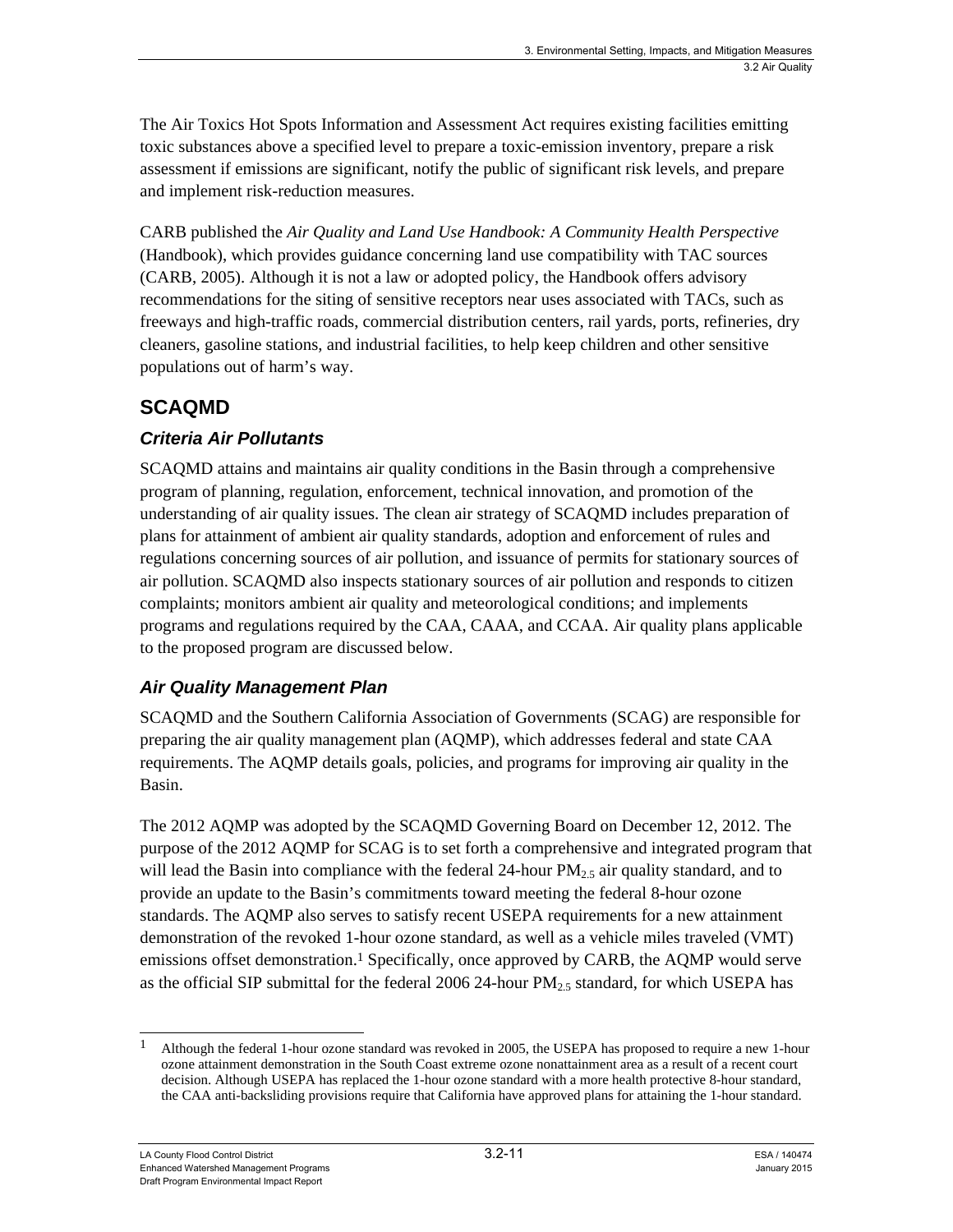established a due date of December 14,  $2012<sup>2</sup>$  In addition, the AOMP updates specific new control measures and commitments for emissions reductions to implement the attainment strategy for the 8-hour ozone SIP. The 2012 AQMP sets forth programs which require integrated planning efforts and the cooperation of all levels of government: local, regional, state, and federal. Currently, SCAQMD staff has already begun initiating an early development process for the 2015 AQMP.

#### *SCAQMD Rules and Regulations*

All projects are subject to SCAQMD rules and regulations in effect at the time of construction. Specific rules applicable to the construction anticipated under the proposed program would include the following:

**Rule 401 – Visible Emissions.** This rule is intended to prevent the discharge of pollutant emissions from an emissions source that results in visible emissions. Specifically, the rule prohibits the discharge of any air contaminant into the atmosphere by a person from any single source of emission for a period or periods aggregating more than 3 minutes in any 1 hour that is as dark or darker in shade than that designated No. 1 on the Ringelmann Chart, as published by the United States Bureau of Mines.

**Rule 402 – Nuisance.** This rule is intended to prevent the discharge of pollutant emissions from an emissions source that results in a public nuisance. Specifically, this rule prohibits any person from discharging quantities of air contaminants or other material from any source such that it would result in an injury, detriment, nuisance, or annoyance to any considerable number of persons or to the public. Additionally, the discharge of air contaminants would also be prohibited where it would endanger the comfort, repose, health, or safety of any number of persons or the public, or that cause, or have a natural tendency to cause, injury or damage to business or property. This rule does not apply to odors emanating from agricultural operations necessary for the growing of crops or the raising of fowl or animals.

**Rule 403 – Fugitive Dust.** This rule is intended to reduce the amount of particulate matter entrained in the ambient air as a result of anthropogenic (human-made) fugitive dust sources by requiring actions to prevent, reduce, or mitigate fugitive dust emissions. Rule 403 applies to any activity or human-made condition capable of generating fugitive dust, and requires best available control measures to be applied to earthmoving and grading activities.

#### *Toxic Air Contaminants*

At the local level, air pollution control or management districts may adopt and enforce CARB control measures. Under SCAQMD Regulation XIV (Toxics and Other Non-Criteria Pollutants), and in particular Rule 1401 (New Source Review), all sources that possess the potential to emit TACs are required to obtain permits from SCAQMD. Permits may be granted to these operations

l 2 Although the 2012 AQMP was approved by the SCAQMD Board on December 7, 2012, the plan did not get submitted to the USEPA by December 14, 2012 as it first required approval from CARB. The 2012 AQMP was subsequently approved by CARB on January 25, 2013, and as of February 13, 2013 the plan has been submitted by CARB to the USEPA.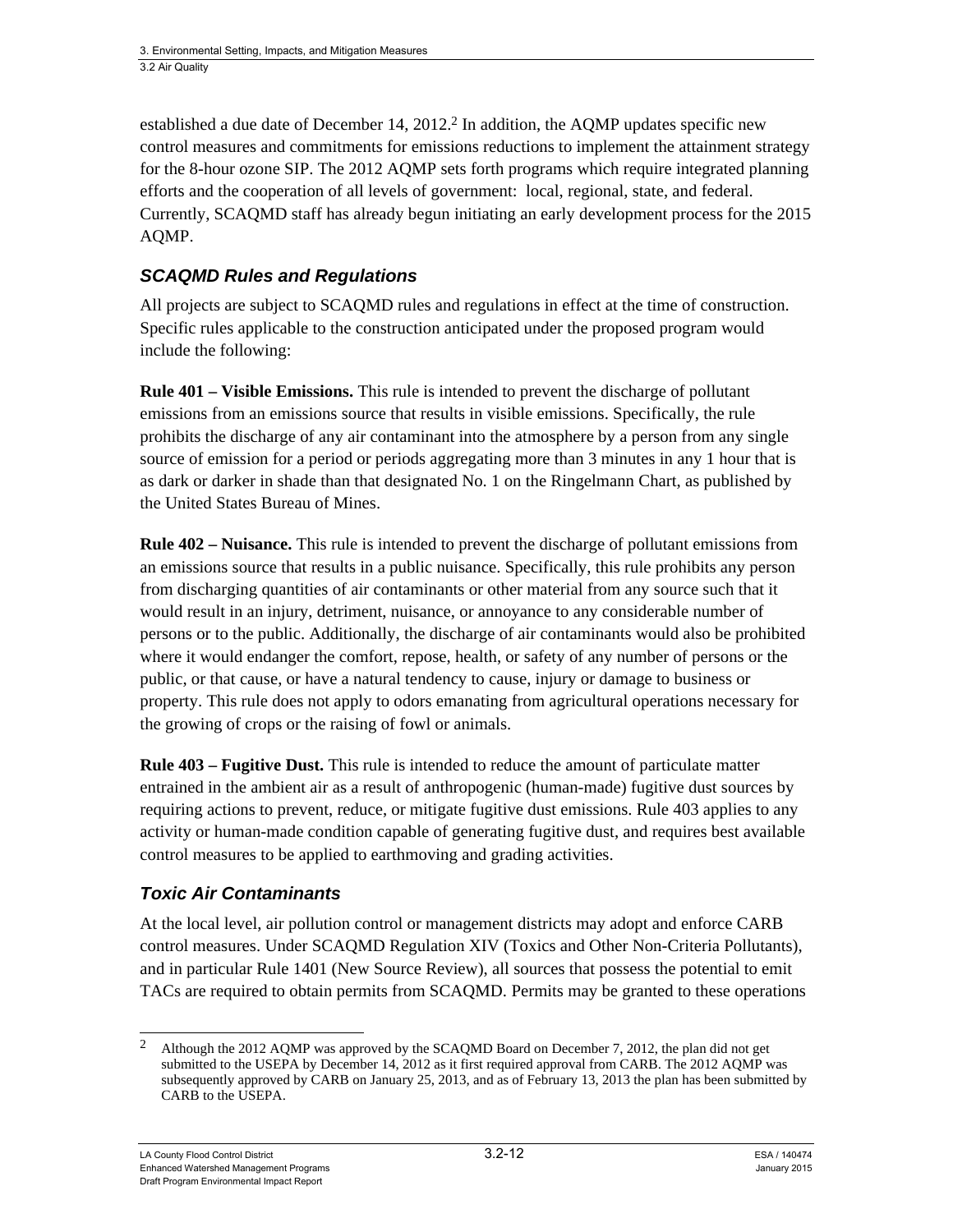if they are constructed and operated in accordance with applicable regulations, including new source review standards and air toxics control measures. SCAQMD limits emissions and public exposure to TACs through a number of programs. SCAQMD prioritizes TAC-emitting stationary sources based on the quantity and toxicity of the TAC emissions and the proximity of the facilities to sensitive receptors. As none of the proposed Best Management Practices (BMP) projects in the County would involve TAC-emitting stationary sources, no permits from SCAQMD would be required for operation of the proposed BMP projects.

The Air Toxics Control Plan (March 2000, revised March 26, 2004) is a planning document designed to examine the overall direction of SCAQMD's air toxics control program. It includes development and implementation of strategic initiatives to monitor and control air toxics emissions. Control strategies that are deemed viable and are within SCAQMD's jurisdiction will each be brought to the SCAQMD Board for further consideration through the normal public review process. Strategies that are to be implemented by other agencies will be developed in a cooperative effort, and the progress will be reported back to the Board periodically.

In September 2008, the SCAQMD completed the Multiple Air Toxics Exposure Study III (MATES III). MATES III is a monitoring and evaluation study conducted in the Basin and is a follow-up to previous air toxics studies. The study consists of several elements, including a monitoring program, an updated emissions inventory of toxic air contaminants, and a modeling effort to characterize risk across the Basin. The study focuses on the carcinogenic risk from exposure to air toxics. However, it does not estimate mortality or other health effects from particulate exposures. MATES III shows that areas within the County have an estimated carcinogenic risk ranging from 1,173 to 1,449 in a million. These model estimates were based on monitoring data collected at 10 fixed sites within the Basin. As of June 2012, SCAQMD began conducting the MATES IV.

## **County of Los Angeles**

### *General Plan*

The Conservation and Open Space Element of the 1980 County of Los Angeles General Plan sets the policy direction for management of the County's natural resources, including air quality. The specific policies in the County General Plan related to improving air quality include:

- **Policy 1:** Actively support strict air quality regulations for mobile and stationary sources, and continued research to improve air quality. Promote vanpooling, carpooling and improved public transportation. **Policy 2:** Support the conservation of energy and encourage the development and utilization of new energy sources including geothermal, thermal waste, solar, wind and ocean-related sources.
- **Policy 3:** Promote the use of solar energy to the maximum extent possible.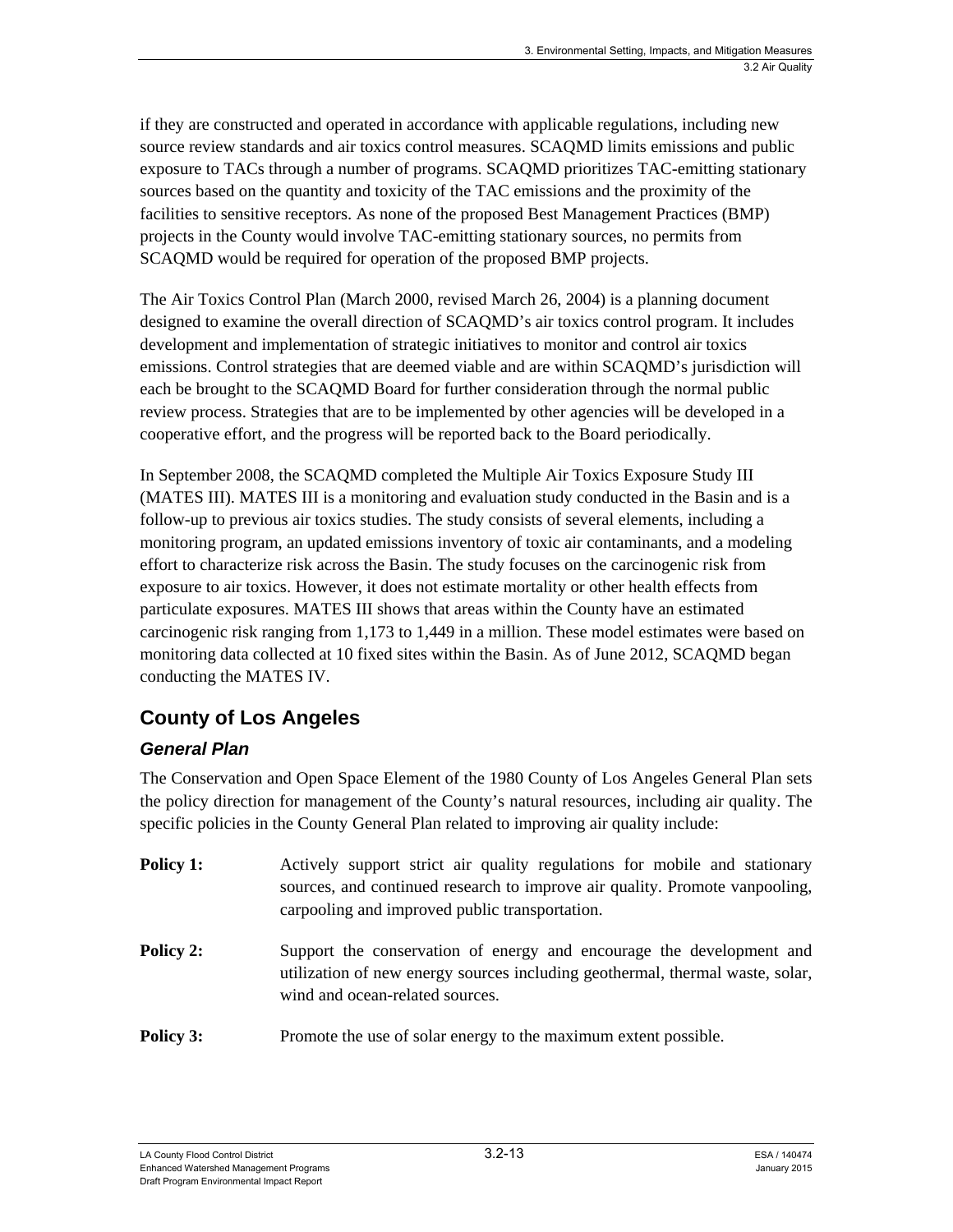The Air Quality Element of the Draft 2014 County of Los Angeles General Plan summarizes air quality issues and outlines goals and policies that will improve air quality and reduce greenhouse gas emissions. These specific policies include:

- Policy AQ 1.1: Minimize health risks to people from industrial toxic or hazardous air pollutant emissions, with an emphasis on local hot spots, such as existing point sources affecting immediate sensitive receptors.
- **Policy AQ 1.2:** Encourage the use of low or no volatile organic compound (VOC) emitting materials.
- **Policy AQ 1.3:** Reduce particulate inorganic and biological emissions from construction, grading, excavation, and demolition to the maximum extent feasible.
- **Policy AQ 1.4:** Work with local air quality management districts to publicize air quality warnings, and to track potential sources of airborne toxics from identified mobile and stationary sources.
- **Policy AQ 2.1:** Encourage the application of design and other appropriate measures when siting sensitive uses, such as residences, schools, senior centers, daycare centers, medical facilities, or parks with active recreational facilities within proximity to major sources of air pollution, such as freeways.
- **Policy AQ 2.2:** Participate in, and effectively coordinate the development and implementation of community and regional air quality programs.
- **Policy AQ 3.1:** Facilitate the implementation and maintenance of the Community Climate Action Plan to ensure that the County reaches its climate change and greenhouse gas emission reduction goals.
- **Policy AQ 3.2:** Reduce energy consumption in County operations by 20 percent by 2015.
- **Policy AQ 3.3:** Reduce water consumption in County operations.
- **Policy AQ 3.4:** Participate in local, regional and state programs to reduce greenhouse gas emissions.
- **Policy AQ 3.5:** Encourage maximum amounts of energy conservation in new development and municipal operations.
- **Policy AQ 3.6:** Support and expand urban forest programs within the unincorporated areas.

#### *City General Plans*

The numerous cities encompassed by the EWMP project area all have their own respective city General Plans, some of which may contain policies that address air quality. As implementation of the individual structural BMP projects proceed, specific policies and objectives pertaining to air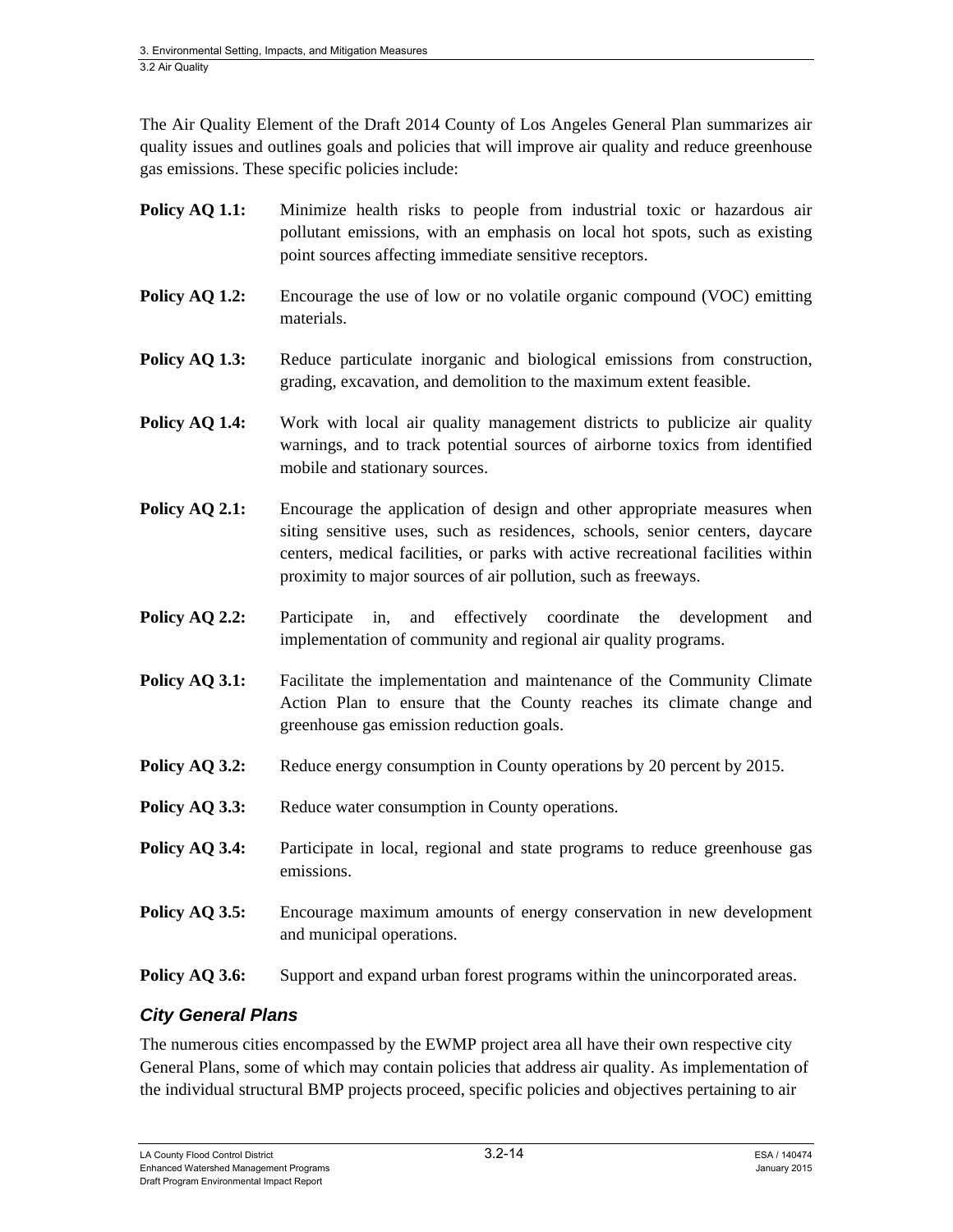quality from applicable city General Plans will be identified and evaluated on a project-by-project basis during subsequent California Environmental Quality Act (CEQA) environmental processes.

# 3.2.3 Impact Assessment

### **Thresholds of Significance**

Based on Appendix G of the CEQA Guidelines, impacts related to air quality may be considered significant if the proposed program would:

- Conflict with or obstruct implementation of the applicable air quality plan.
- Violate any air quality standard or contribute substantially to an existing or projected air quality violation.
- Result in a cumulatively considerable net increase of any criteria pollutant for which the project region is nonattainment under an applicable federal or state ambient air quality standard (including releasing emissions which exceed quantitative thresholds for ozone precursors).
- Expose sensitive receptors to substantial pollutant concentrations.
- Create objectionable odors affecting a substantial number of people.

As guided by Appendix G of the CEQA Guidelines, the significance criteria established by the applicable air quality management or air pollution control district may be relied upon to make the above determinations. As such, the significance thresholds and analysis methodologies in SCAQMD's *CEQA Air Quality Handbook* are used in evaluating project impacts. The SCAQMD has established daily mass emissions thresholds for criteria pollutants and ozone precursors, which are shown in **Table 3.2-3**

### **Program Impact Discussion**

### *Air Quality Plan*

#### **Impact 3.2-1: The project could conflict with or obstruct implementation of the applicable air quality plan.**

#### **Structural (Regional, Centralized, and Distributed) BMPs**

In preparation of the AQMP, SCAQMD and SCAG use land use designations contained in General Plan documents to forecast, inventory, and allocate regional emissions from land use and development-related sources. For purposes of analyzing consistency with the AQMP, projects that are consistent with the regional population, housing, and employment forecasts identified by SCAG are considered to be consistent with the AQMP growth projections, since the forecast assumptions by SCAG forms the basis of the land use and transportation control portions of the AQMP.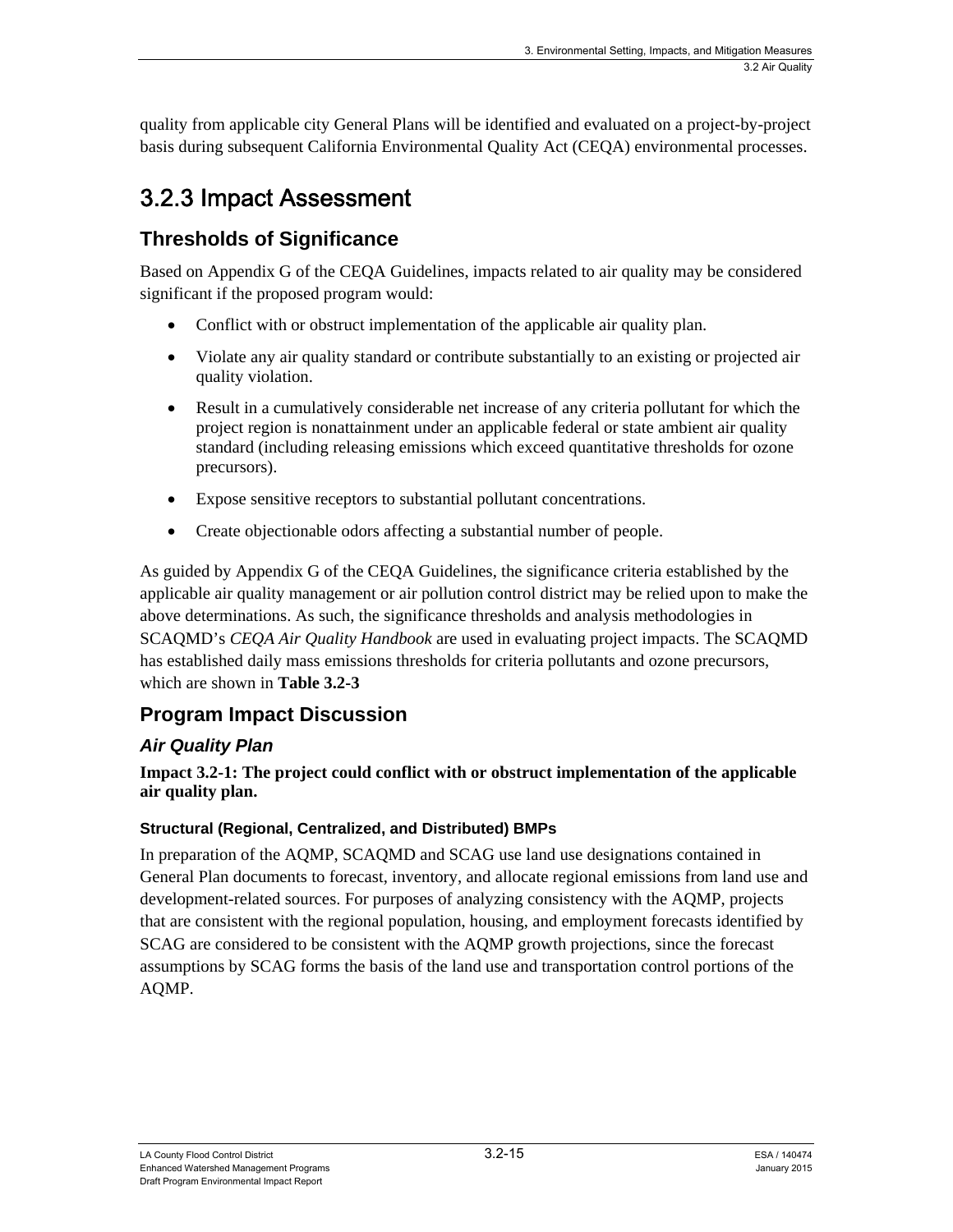3.2 Air Quality

|                                                    | Mass Daily Thresholds (Ibs/day)                                           |                   |  |  |
|----------------------------------------------------|---------------------------------------------------------------------------|-------------------|--|--|
| <b>Pollutant</b>                                   | <b>Construction</b>                                                       | <b>Operations</b> |  |  |
| Oxides of Nitrogen $(NOx)$                         | 100                                                                       | 55                |  |  |
| Reactive Organic Gases (ROG)                       | 75                                                                        | 55                |  |  |
| Respirable Particulate Matter (PM <sub>10</sub> )  | 150                                                                       | 150               |  |  |
| Fine Particulate Matter ( $PM_{2.5}$ )             | 55                                                                        | 55                |  |  |
| Oxides of Sulfur $(SO_x)$                          | 150                                                                       | 150               |  |  |
| Carbon Monoxide (CO)                               | 550                                                                       | 550               |  |  |
| $\text{lead}^a$                                    | 3                                                                         | 3                 |  |  |
| TACs (including carcinogens and<br>non-carcinogens | Maximum Incremental Cancer Risk<br>$\geq 10$ in 1 million                 |                   |  |  |
|                                                    | Cancer Burden<br>> 0.5 excess cancer cases (in areas ≥ 1 in 1<br>million) |                   |  |  |
|                                                    | Chronic & Acute Hazard Index<br>$\geq$ 1.0 (project increment)            |                   |  |  |
|                                                    |                                                                           |                   |  |  |

#### **TABLE 3.2-3 SCAQMD REGIONAL AIR QUALITY SIGNIFICANCE THRESHOLDS**

a As the proposed program would not involve the development of any major lead emissions sources, lead emissions are not analyzed further in the PEIR.

SOURCE: SCAQMD, 2011.

Additionally, since SCAG's regional growth forecasts are based upon, among other things, land uses designated in General Plans, a project that is consistent with the land use designated in a city's General Plan would also be consistent with the SCAG's regional forecast projections, and thus also with the AQMP growth projections.

Implementation of the proposed program would involve the installation of structural control measures that would be constructed as BMPs to reduce the impact of stormwater and nonstormwater on receiving water quality within the EWMP areas. As such, the proposed program is not a land use project and its implementation would not induce any additional growth within the EWMP areas in the County. Therefore, the proposed program would not conflict with, or obstruct, implementation of the AQMP. Overall, this impact would be less than significant.

#### **Mitigation Measures:** None required

**Significance Determination:** Less than significant

#### **Non-Structural (Institutional) BMPs**

As discussed in Chapter 2.0, *Project Description*, non-structural/institutional BMPs do not include the construction of new facilities. Consequently, no impacts associated with implementation of the SCAQMD's AQMP would result.

#### **Mitigation Measures:** None required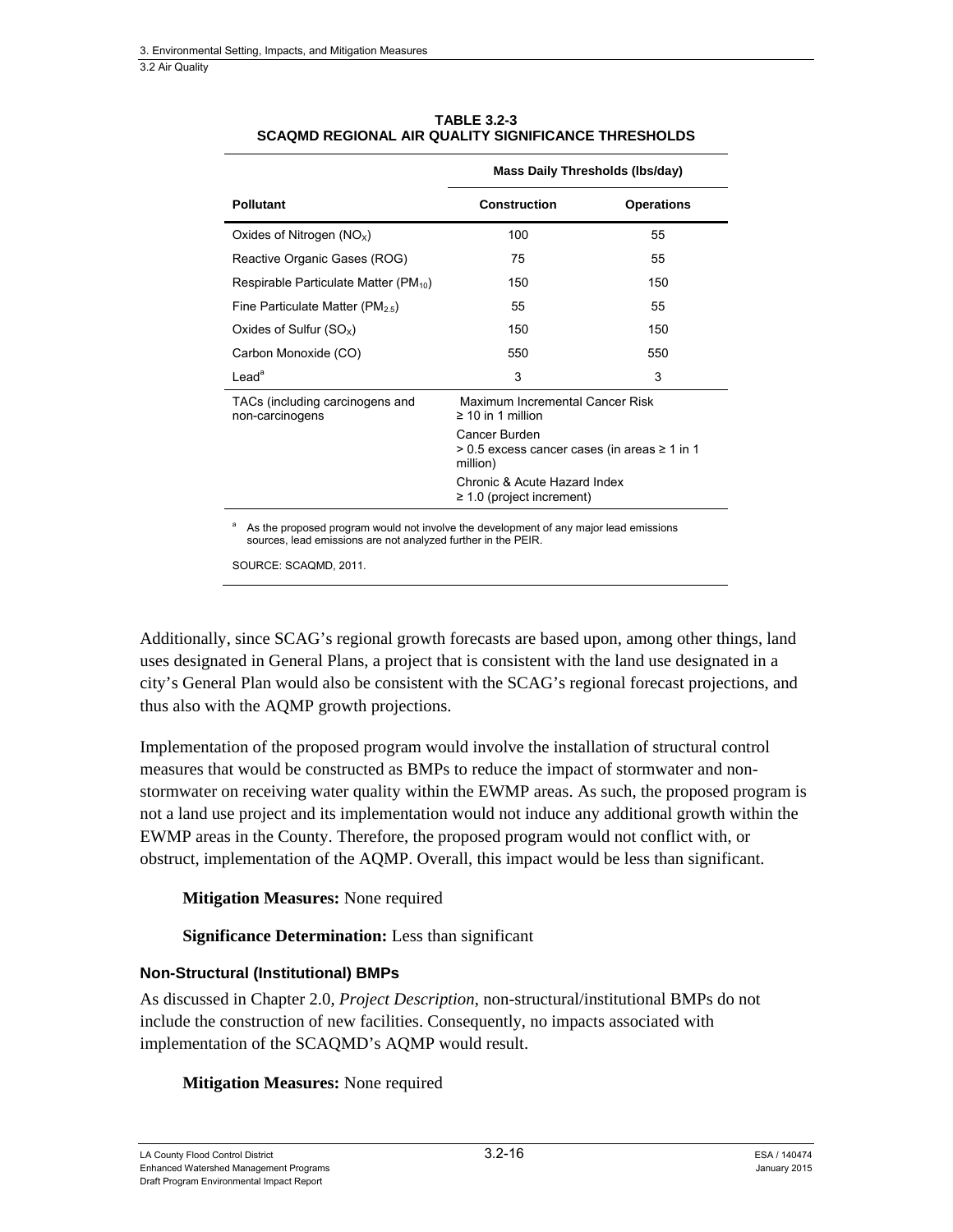**Significance Determination:** No impact

#### *Air Quality Standards*

**Impact 3.2-2: The project could violate any air quality standard or contribute substantially to an existing or projected air quality violation.** 

#### **Structural (Regional, Centralized, and Distributed) BMPs**

#### *Construction*

Development of the proposed structural BMPs would generally involve construction phases such as site preparation, grading and excavation, and construction of the structural control measure. Construction activities associated with each structural BMP (regional, centralized, and distributed) would generate pollutant emissions from the following general activities: (1) site preparation, grading, and excavation; (2) construction workers traveling to and from a BMP site; (3) delivery and hauling of construction supplies to and soil and debris from the structural BMP site; (4) fuel combustion by on-site construction equipment; and (5) construction of the structural BMP. These construction activities would temporarily create emissions of dust, fumes, equipment exhaust, and other air contaminants. Construction activities involving site preparation and grading would primarily generate  $PM_{10}$  emissions. Mobile source emissions (use of diesel-fueled equipment on-site, and traveling to and from a BMP site) would primarily generate  $NO<sub>X</sub>$ emissions. The amount of emissions generated on a daily basis would vary, depending on the intensity and types of construction activities occurring at the same time.

The timing and sequencing of the development of the proposed structural BMPs within the EWMP areas are currently unknown. Thus, the amount of program-related construction that would occur on a daily or annual basis cannot be determined with any certainty at this time. As such, it is expected that the construction activities for the structural BMPs in the EWMP areas would occur intermittently throughout the course of the program implementation period Construction impacts associated with each structural BMP development would be short-term in nature and limited to the period of time when construction activity is taking place for that particular development. Although it is beyond the scope of this PEIR to assess the construction emissions for each individual BMP project, for the purpose of this analysis an emissions estimate for a representative "worst-case" construction scenario of each structural BMP type (i.e., distributed, centralized, and regional) is provided to demonstrate the magnitude of the daily emissions that can be generated by each structural BMP type. As such, a worst-case construction scenario was defined for a small-, medium-, and large-scale structural BMP project, which corresponds to a distributed, centralized, and regional structural BMP project, respectively. In addition, the year 2015 was used as the construction analysis year to provide a conservative analysis, since construction equipment used in future years beyond 2015 would likely emit pollutants at a lower rate because of more stringent emission standards, advances in technologies and fuels, and equipment turnover.

The maximum daily construction emissions for the three structural BMP project types were estimated using the California Emissions Estimator Model (CalEEMod), which is designed to model construction emissions for land use development projects based on building size, land use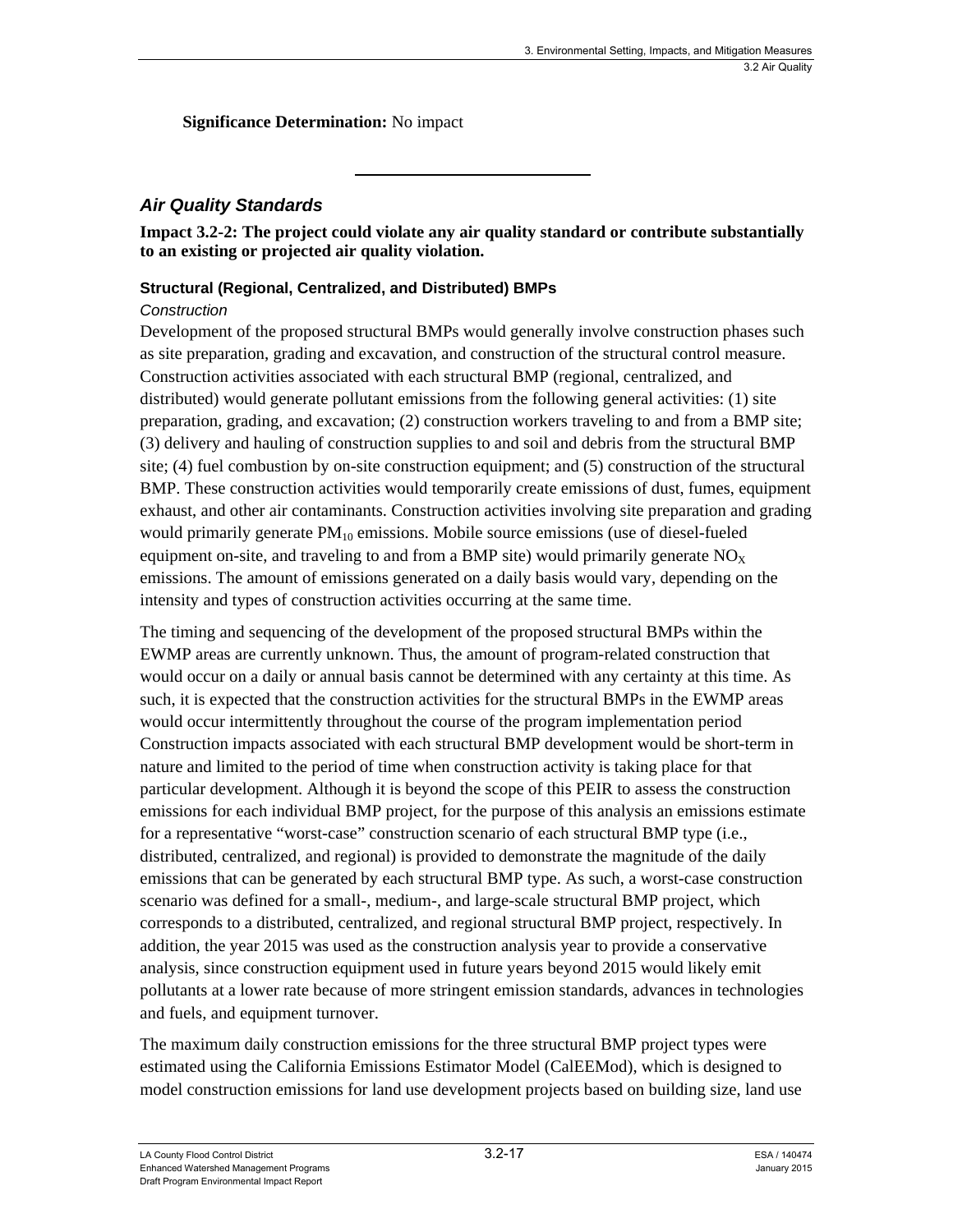and type, and disturbed acreage, and allows for the input of project-specific information. The construction-related emissions of criteria air pollutants for the three structural BMP types were modeled based on general information provided in the project description and CalEEMod default settings along with reasonable assumptions based on other similar types of projects. The specific modeling parameters pertaining to the types and amount of construction equipment used during each construction phase for a representative distributed, centralized, and regional structural BMP project that was used to generate construction emissions are shown in **Tables 3.2-4**, **3.2-5**, and **3.2-6**, respectively.

| <b>Construction Phase</b>    | Construction<br><b>Equipment Type</b> | <b>Construction</b><br><b>Equipment</b><br>Quantity | <b>Construction</b><br><b>Equipment</b><br>Daily Usage<br><b>Hours</b> |
|------------------------------|---------------------------------------|-----------------------------------------------------|------------------------------------------------------------------------|
| Site Preparation             | Excavator                             |                                                     | 8                                                                      |
|                              | Tractors/Loaders/Backhoes             |                                                     | 6                                                                      |
|                              | Other General Industrial<br>Equipment |                                                     | 8                                                                      |
| Grading                      | Graders                               |                                                     | 4                                                                      |
|                              | <b>Rubber Tired Dozers</b>            |                                                     | 4                                                                      |
|                              | Tractors/Loaders/Backhoes             |                                                     | 8                                                                      |
| <b>Building Construction</b> | <b>Forklifts</b>                      |                                                     | 8                                                                      |
|                              | Generator Sets                        |                                                     | 8                                                                      |
|                              | Tractors/Loaders/Backhoes             |                                                     | 8                                                                      |
|                              | Welders                               |                                                     | 8                                                                      |
| <b>Acres of Grading:</b>     | 2                                     |                                                     |                                                                        |

#### **TABLE 3.2-4 MODELING PARAMETERS FOR WORST-CASE CONSTRUCTION SCENARIO FOR A DISTRIBUTED BMP PROJECT**

#### **TABLE 3.2-5 MODELING PARAMETERS FOR WORST-CASE CONSTRUCTION SCENARIO FOR A CENTRALIZED BMP PROJECT**

| <b>Construction Phase</b>    | Construction<br><b>Equipment Type</b> | <b>Construction</b><br><b>Equipment</b><br>Quantity | Construction<br><b>Equipment</b><br>Daily Usage<br><b>Hours</b> |
|------------------------------|---------------------------------------|-----------------------------------------------------|-----------------------------------------------------------------|
| Site Preparation             | Excavator                             | $\overline{2}$                                      | 6                                                               |
|                              | Tractors/Loaders/Backhoes             | 3                                                   | 8                                                               |
|                              | Other General Industrial<br>Equipment |                                                     | 8                                                               |
| Grading                      | Graders                               | 2                                                   | 8                                                               |
|                              | <b>Rubber Tired Dozers</b>            | 2                                                   | 8                                                               |
|                              | Tractors/Loaders/Backhoes             | 2                                                   | 8                                                               |
| <b>Building Construction</b> | <b>Forklifts</b>                      | 2                                                   | 8                                                               |
|                              | <b>Generator Sets</b>                 | 2                                                   | 8                                                               |
|                              | Tractors/Loaders/Backhoes             | 3                                                   | 8                                                               |
|                              | Welders                               |                                                     | 8                                                               |
| <b>Acres of Grading:</b>     | 10                                    |                                                     |                                                                 |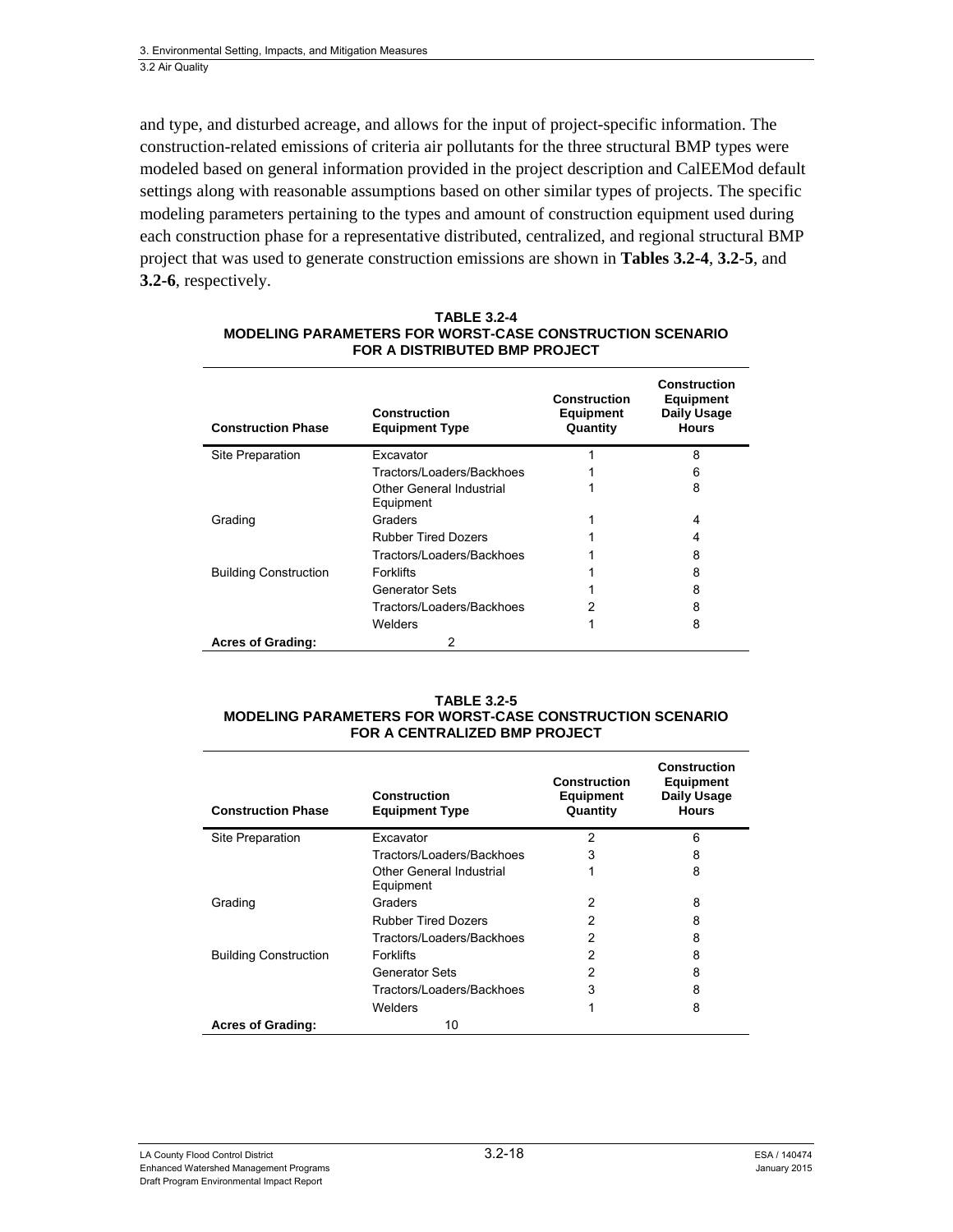| <b>Construction Phase</b>    | <b>Construction</b><br><b>Equipment Type</b> | <b>Construction</b><br><b>Equipment</b><br>Quantity | <b>Construction</b><br><b>Equipment</b><br>Daily Usage<br><b>Hours</b> |
|------------------------------|----------------------------------------------|-----------------------------------------------------|------------------------------------------------------------------------|
| Site Preparation             | Excavator                                    | 3                                                   | 8                                                                      |
|                              | Tractors/Loaders/Backhoes                    | 4                                                   | 8                                                                      |
|                              | Other General Industrial                     | 3                                                   | 8                                                                      |
|                              | Equipment<br><b>Rubber Tired Dozers</b>      | 2                                                   | 8                                                                      |
| Grading                      | Graders                                      | 2                                                   | 8                                                                      |
|                              | <b>Rubber Tired Dozers</b>                   | 3                                                   | 8                                                                      |
|                              | Tractors/Loaders/Backhoes                    | 4                                                   | 8                                                                      |
| <b>Building Construction</b> | <b>Forklifts</b>                             | 3                                                   | 8                                                                      |
|                              | Generator Sets                               | 4                                                   | 8                                                                      |
|                              | Tractors/Loaders/Backhoes                    | 4                                                   |                                                                        |
|                              | Welders                                      | 1                                                   | 8                                                                      |
| <b>Acres of Grading:</b>     | 40                                           |                                                     |                                                                        |

#### **TABLE 3.2-6 MODELING PARAMETERS FOR WORST-CASE CONSTRUCTION SCENARIO FOR A REGIONAL BMP PROJECT**

**Tables 3.2-7**, **3.2-8**, and **3.2-9** summarize the modeled worst-case daily emissions that are estimated to occur on peak construction days for a representative distributed, centralized, and regional structural BMP project, respectively. The CalEEMod modeling for each representative structural BMP project type assumes that appropriate dust control measures would be implemented during each phase of development as required by SCAQMD Rule 403—Fugitive Dust. These dust control measures generally include, but are not limited to, the following:

- All haul trucks shall be covered when loaded with fill.
- Paved streets shall be swept at least once per day where there is evidence of dirt that has been carried on to the roadway.
- Watering trucks shall be used to minimize dust. Watering should be sufficient to confine dust plumes to the project work areas.
- Active disturbed areas shall have water applied to them three times daily.
- Inactive disturbed areas shall be revegetated as soon as feasible to prevent soil erosion.
- For disturbed surfaces to be left inactive for four or more days and that will not be revegetated, a chemical stabilizer shall be applied per manufacturer's instruction.
- For unpaved roads, chemical stabilizers shall be applied or the roads shall be watered once per hour during active operation.
- Vehicle speed on unpaved roads shall be limited to 15 miles per hour.
- For open storage piles that will remain on-site for two or more days, water shall be applied once per hour, or coverings shall be installed.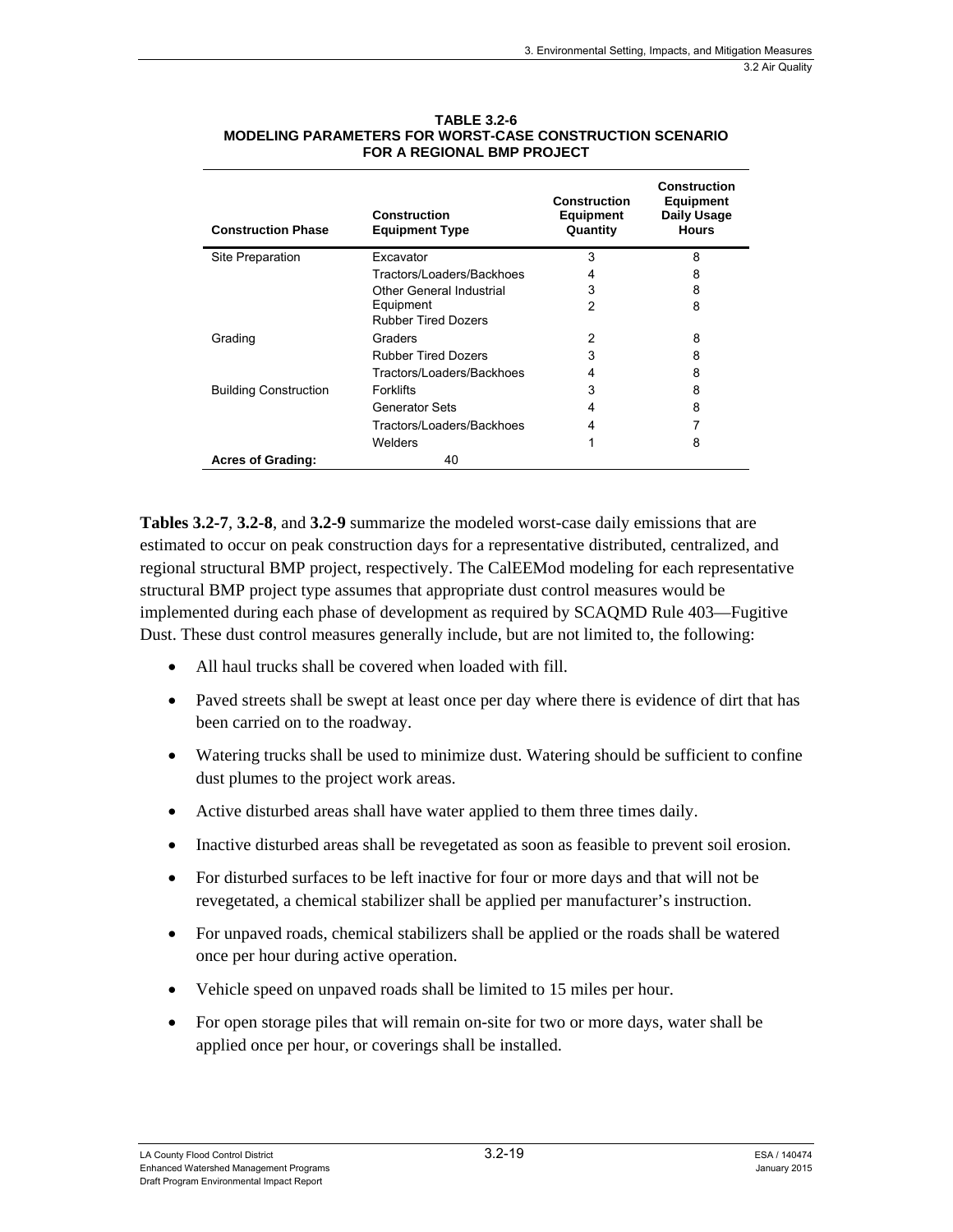- For paved road track-out, all haul vehicles shall be covered and shall maintain a freeboard height of 12 inches.
- During high wind conditions (wind speeds in excess of 25 miles per hour), all earthmoving activities shall cease or water shall be applied to soil not more than 15 minutes prior to disturbing such soil.
- Install wheel washers where vehicles enter and exit unpaved roads onto paved roads, or wash off trucks and any equipment leaving the construction site each trip on a gravel surface to prevent dirt and dust from impacting the surrounding areas.

|                                                   | <b>Estimated Maximum Daily Emissions (Ibs/day)</b> |                 |       |                 |             |                         |
|---------------------------------------------------|----------------------------------------------------|-----------------|-------|-----------------|-------------|-------------------------|
| <b>Construction Activity</b>                      | <b>ROG</b>                                         | NO <sub>x</sub> | CO    | SO <sub>x</sub> | $PM_{10}^a$ | $PM_{2.5}$ <sup>a</sup> |
| Site Preparation: On-Site                         | 1.08                                               | 10.83           | 7.38  | 0.01            | 0.73        | 0.67                    |
| Off-Site                                          | 0.04                                               | 0.05            | 0.53  | 1.06            | 7.90        | 7.20                    |
| <b>Total Emissions:</b>                           | 1.12                                               | 10.88           | 7.91  | 1.07            | 8.63        | 7.87                    |
| Grading: On-Site                                  | 2.24                                               | 16.06           | 15.02 | 0.20            | 1.30        | 1.20                    |
| Off-Site                                          | 5.87                                               | 80.41           | 67.88 | 0.21            | 1.52        | 1.39                    |
| Total Emissions:                                  | 8.11                                               | 96.47           | 82.90 | 0.41            | 2.82        | 2.59                    |
| Building: On-Site                                 | 2.30                                               | 16.03           | 12.00 | .02             | 1.24        | 1.19                    |
| Off-Site                                          | 0.17                                               | 0.23            | 2.45  | 4.91            | 3.64        | 3.34                    |
| Total Emissions:                                  | 2.47                                               | 16.26           | 14.45 | 4.93            | 4.88        | 4.53                    |
| <b>Maximum Regional Daily</b><br><b>Emissions</b> | 8.11                                               | 96.47           | 82.90 | 0.41            | 2.82        | 2.59                    |
| Regional Significance Threshold                   | 75                                                 | 100             | 550   | 150             | 150         | 55                      |
| Significant Impact?                               | No                                                 | No.             | No    | <b>No</b>       | No          | No                      |

#### **TABLE 3.2-7 ESTIMATED PEAK DAILY EMISSIONS FOR PROJECT CONSTRUCTION ACTIVITIES FOR A DISTRIBUTED BMP PROJECT**

NOTE: See Appendix C for CalEEMod model outputs.

<sup>a</sup> PM<sub>10</sub> and PM<sub>2.5</sub> emission estimates are based on compliance with SCAQMD Rule 403 requirements for fugitive dust suppression.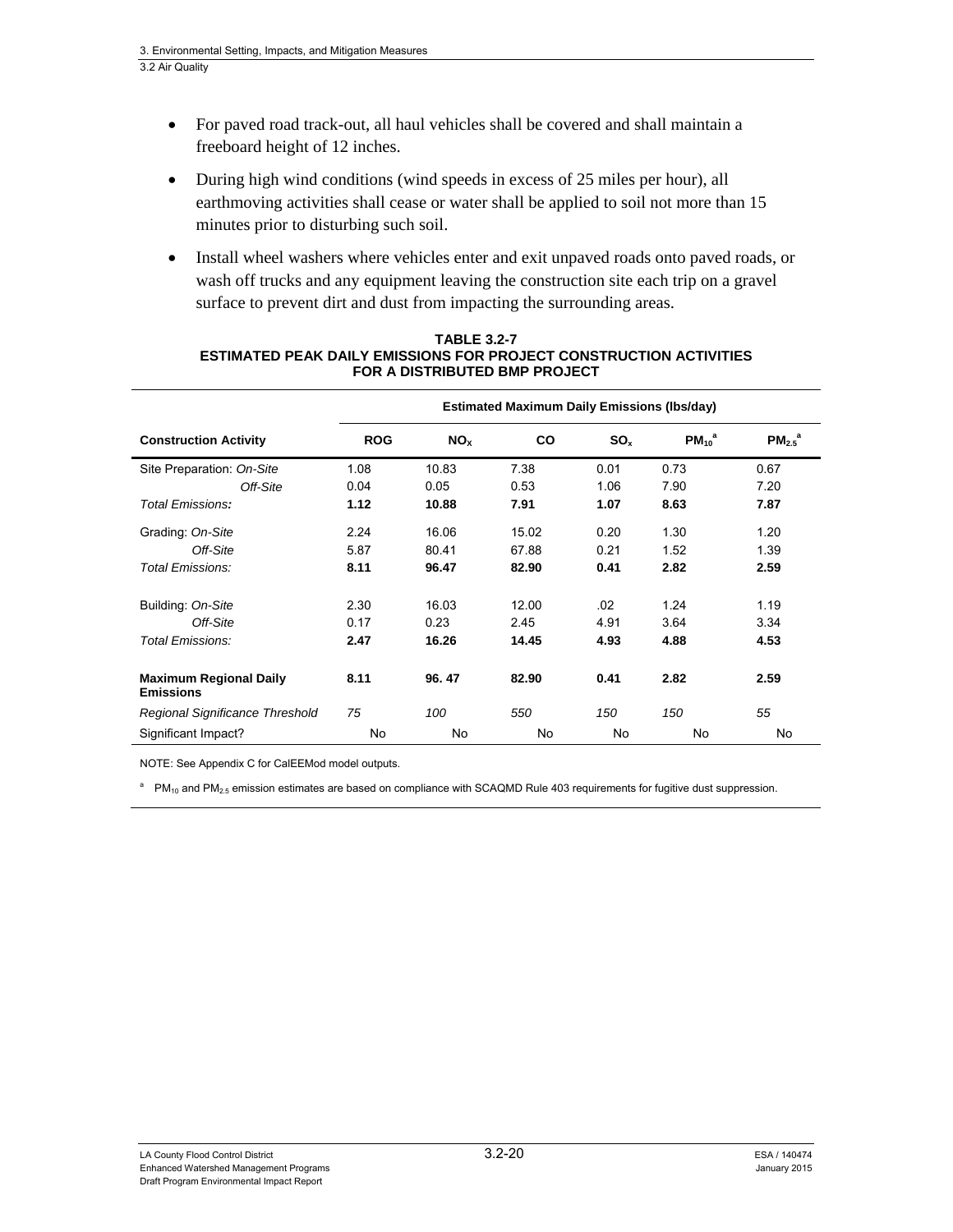|                                                   | <b>Estimated Maximum Daily Emissions (Ibs/day)</b> |                 |        |                 |             |                         |  |
|---------------------------------------------------|----------------------------------------------------|-----------------|--------|-----------------|-------------|-------------------------|--|
| <b>Construction Activity</b>                      | <b>ROG</b>                                         | NO <sub>x</sub> | CO     | SO <sub>x</sub> | $PM_{10}^a$ | $PM_{2.5}$ <sup>a</sup> |  |
| Site Preparation: On-Site                         | 2.10                                               | 20.98           | 14.56  | 0.02            | 1.45        | 1.34                    |  |
| Off-Site                                          | 0.07                                               | 0.09            | 0.99   | 1.99            | 1.48        | 1.35                    |  |
| Total Emissions:                                  | 2.17                                               | 21.07           | 15.55  | 2.01            | 2.93        | 2.69                    |  |
| Grading: On-Site                                  | 5.39                                               | 57.37           | 36.76  | 0.04            | 3.10        | 2.85                    |  |
| Off-Site                                          | 6.93                                               | 108.06          | 80.26  | 0.25            | 1.79        | 1.64                    |  |
| Total Emissions:                                  | 12.32                                              | 165.43          | 117.02 | 0.29            | 4.89        | 4.49                    |  |
| Building: On-Site                                 | 3.48                                               | 25.48           | 18.62  | 0.03            | 1.97        | 1.88                    |  |
| Off-Site                                          | 1.60                                               | 8.32            | 21.25  | 0.04            | 0.14        | 0.13                    |  |
| Total Emissions:                                  | 5.08                                               | 33.80           | 39.87  | 0.07            | 2.11        | 2.01                    |  |
| <b>Maximum Regional Daily</b><br><b>Emissions</b> | 12.32                                              | 165.43          | 117.02 | 0.29            | 4.89        | 4.49                    |  |
| Regional Significance Threshold                   | 75                                                 | 100             | 550    | 150             | 150         | 55                      |  |
| Significant Impact?                               | No                                                 | Yes             | No     | No              | No          | No                      |  |

**TABLE 3.2-8 ESTIMATED PEAK DAILY EMISSIONS FOR PROJECT CONSTRUCTION ACTIVITIES FOR A CENTRALIZED BMP PROJECT** 

NOTE: See Appendix C for CalEEMod model outputs.<br><sup>a</sup> PM<sub>10</sub> and PM<sub>2.5</sub> emission estimates are based on compliance with SCAQMD Rule 403 requirements for fugitive dust suppression.

|                                                   | <b>Estimated Maximum Daily Emissions (Ibs/day)</b> |                 |           |                 |                        |                         |
|---------------------------------------------------|----------------------------------------------------|-----------------|-----------|-----------------|------------------------|-------------------------|
| <b>Construction Activity</b>                      | <b>ROG</b>                                         | NO <sub>x</sub> | <b>CO</b> | SO <sub>x</sub> | $PM_{10}$ <sup>a</sup> | $PM_{2.5}$ <sup>a</sup> |
| Site Preparation: On-Site                         | 6.43                                               | 67.27           | 48.36     | 0.05            | 4.00                   | 3.68                    |
| Off-Site                                          | 0.14                                               | 0.19            | 1.98      | 3.98            | 2.95                   | 2.71                    |
| Total Emissions:                                  | 6.57                                               | 67.46           | 50.34     | 4.03            | 6.95                   | 6.39                    |
| Grading: On-Site                                  | 6.75                                               | 72.62           | 48.35     | 0.05            | 3.84                   | 3.53                    |
| Off-Site                                          | 11.76                                              | 183.65          | 136.01    | 0.41            | 3.04                   | 2.79                    |
| Total Emissions:                                  | 18.51                                              | 256.27          | 184.36    | 0.46            | 6.88                   | 6.32                    |
| Building: On-Site                                 | 5.46                                               | 41.01           | 29.69     | 0.04            | 3.14                   | 3.02                    |
| Off-Site                                          | 6.43                                               | 33.48           | 85.27     | 0.16            | 0.56                   | 0.52                    |
| Total Emissions:                                  | 11.89                                              | 74.58           | 114.96    | .20             | 3.70                   | 3.54                    |
| <b>Maximum Regional Daily</b><br><b>Emissions</b> | 18.51                                              | 256.27          | 184.36    | 0.46            | 6.88                   | 6.32                    |
| Regional Significance Threshold                   | 75                                                 | 100             | 550       | 150             | 150                    | 55                      |
| Significant Impact?                               | No                                                 | <b>Yes</b>      | No        | No              | No.                    | No                      |

#### **TABLE 3.2-9 ESTIMATED PEAK DAILY EMISSIONS FOR PROJECT CONSTRUCTION ACTIVITIES FOR A REGIONAL BMP PROJECT**

NOTE: See Appendix C for CalEEMod model outputs.<br>a. RM and RM amission setimates are based an as

 $PM_{10}$  and PM<sub>2.5</sub> emission estimates are based on compliance with SCAQMD Rule 403 requirements for fugitive dust suppression.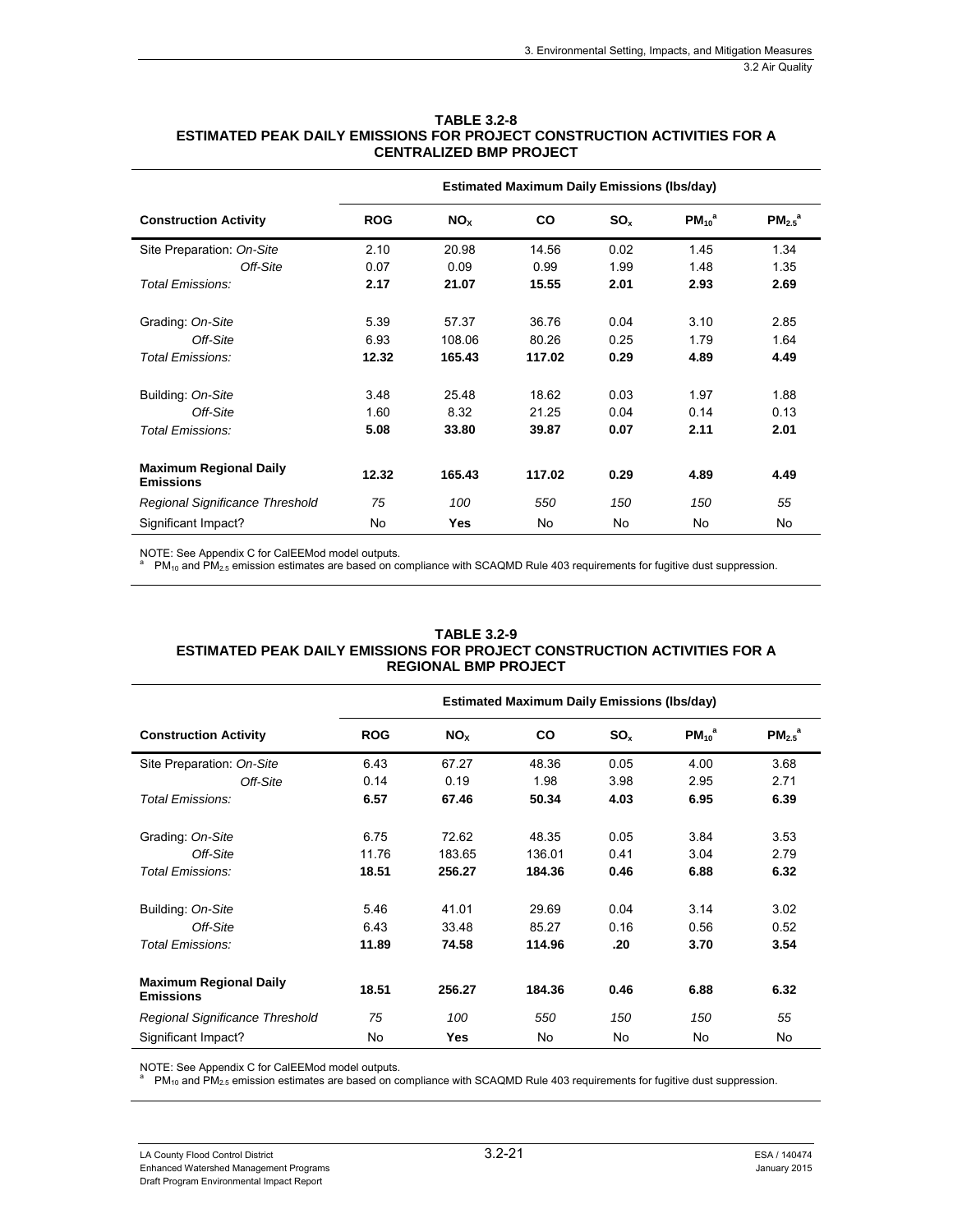As shown in Table 3.2-7, implementation of distributed BMPs would not result in significant air emissions when assuming worst-case construction methods. However, as shown in Tables 3.2-8 and 3.2-9, for some of the larger regional and centralized BMPs, the maximum daily level of construction-generated emissions of  $NO<sub>x</sub>$  would exceed the applicable SCAQMD-recommended thresholds under the worst-case construction scenario. The remaining criteria pollutants (i.e., ROG, CO, SOx,  $PM_{10}$ , and  $PM_{2.5}$ ) would not exceed the applicable SCAQMD-recommended thresholds. The exceedance of SCAOMD's threshold for  $NO<sub>x</sub>$  emissions for larger BMPs would be generated primarily during the grading phase, when emissions associated with off-road construction equipment and on-road soil hauling activities would occur. Thus, impacts associated with NOx emissions during construction activities of centralized and regional structural BMPs are considered significant.

It should be noted that the sample construction scenarios provided in this analysis for a single distributed, centralized, and regional structural BMP project represent an estimation of construction methods and emissions. It is likely that the actual emissions associated with each structural BMP type would be less than those presented in this PEIR.

As discussed previously, it is anticipated that future structural BMP developments associated with the proposed program would be reviewed on a case-by-case basis to ascertain whether an individual development would generate potentially significant air quality impacts during construction, and, where it is necessary, will require the implementation of mitigation measures to minimize air emissions and reduce potentially significant impacts. As such, the identification of a significant program-level impact from construction in this PEIR for the proposed program does not preclude the finding of less-than-significant impacts from construction for future individual structural BMP projects within the EWMP areas.

For BMPs that may result in significant air emissions as determined by implementing agencies, **Mitigation Measures AIR-1** and **AIR-2** would need to be implemented to reduce construction emissions to less than significant levels. For smaller BMPs including distributed BMPs, air emissions would not be significant and would not require mitigation measures. Table 3.2-10 summarizes which BMPs would require mitigation measures.

While implementation of Mitigation Measures AIR-1 and AIR-2 would reduce constructionrelated emissions, they may not reduce these emissions to levels below the SCAQMD thresholds for every structural BMP project, as the amount of emissions generated for each structural BMP project would vary depending on its size, the land area that would need to be disturbed during construction, and the length of the construction schedule. Implementation of large regional or centralized BMPs could result in temporary significant and unavoidable air emissions during peak periods of construction.

#### *Operation*

Implementation of the proposed program would not result in substantial long-term regional emissions of criteria air pollutants. The proposed structural BMPs are not land use projects and, therefore, would not generate daily vehicle-exhaust emissions by the motor vehicles traveling to and from the individual project areas. While it is anticipated that implementing agencies would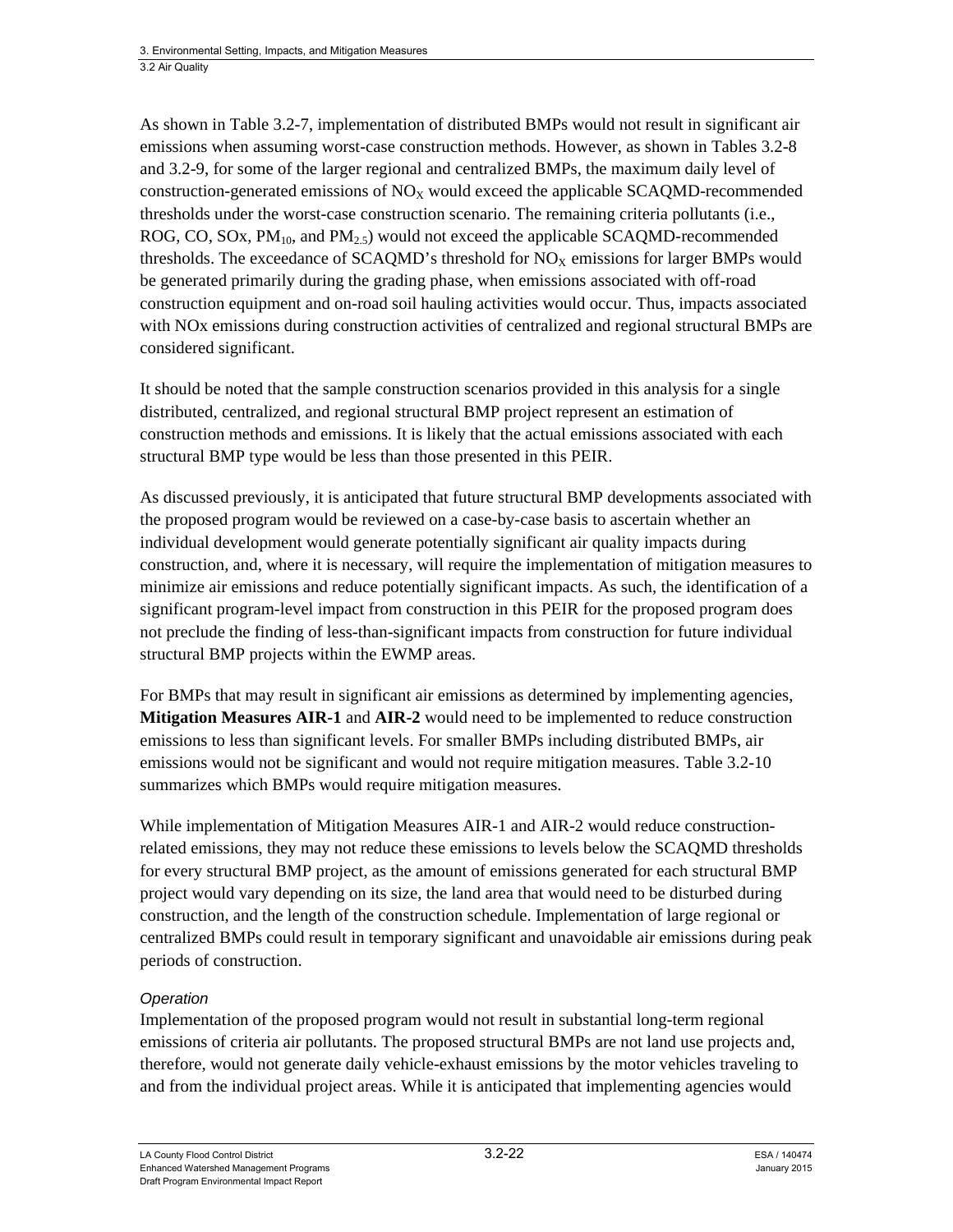conduct visits to the structural BMP sites for inspection and maintenance activities, these visits would occur only periodically throughout the year and would result in minimal emissions. Additionally, while some of the centralized and regional structural BMPs may require the installation of pump stations and ancillary components, this equipment would be electrically powered and would not generate emissions at the BMP sites.

Some Regional BMPs may involve grading large areas to be used as percolation basins. Some of these areas may be unvegetated, which may result in dust erosion. Implementing agencies would be required to prepare a Dust Control Plan to be in compliance with Rule 403. Stabilizing soils with binders, gravel, or vegetation would reduce dust emissions from large graded areas and prevent significant  $PM_{10}$  emissions. Compliance with existing dust emission regulations, specifically Rule 403, would ensure that operational impacts would be less than significant.

#### **Mitigation Measures:**

**AIR-1:** Implementing agencies shall require for large regional or centralized BMPs the use of low-emission equipment meeting Tier II emissions standards at a minimum and Tier III and IV emissions standards where available as CARB-required emissions technologies become readily available to contractors in the region.

**AIR-2:** For large construction efforts that may result in significant air emissions, implementing agencies shall encourage contractors to use lower-emission equipment through the bidding process where appropriate.

**Significance Determination:** Impacts from construction emissions would remain significant and unavoidable for some of the larger projects as there are no other feasible mitigation measures available to reduce these impacts at this program level; impacts from operational emissions would be less than significant. (The application of these mitigation measures to specific BMP types and categories are identified in Table 3.2-10.)

#### **Non-Structural (Institutional) BMPs**

As discussed in Chapter 2.0, *Project Description*, non-structural/institutional BMPs do not include the construction of new facilities. Consequently, no air quality impacts associated with construction or operational activities would result.

**Mitigation Measures:** None required

**Significance Determination:** No impact

#### *Cumulative Impacts*

**Impact 3.2-3: The program could result in a cumulatively considerable net increase of any criteria pollutant for which the project region is nonattainment under an applicable federal or state ambient air quality standard (including releasing emissions which exceed quantitative thresholds for ozone precursors).**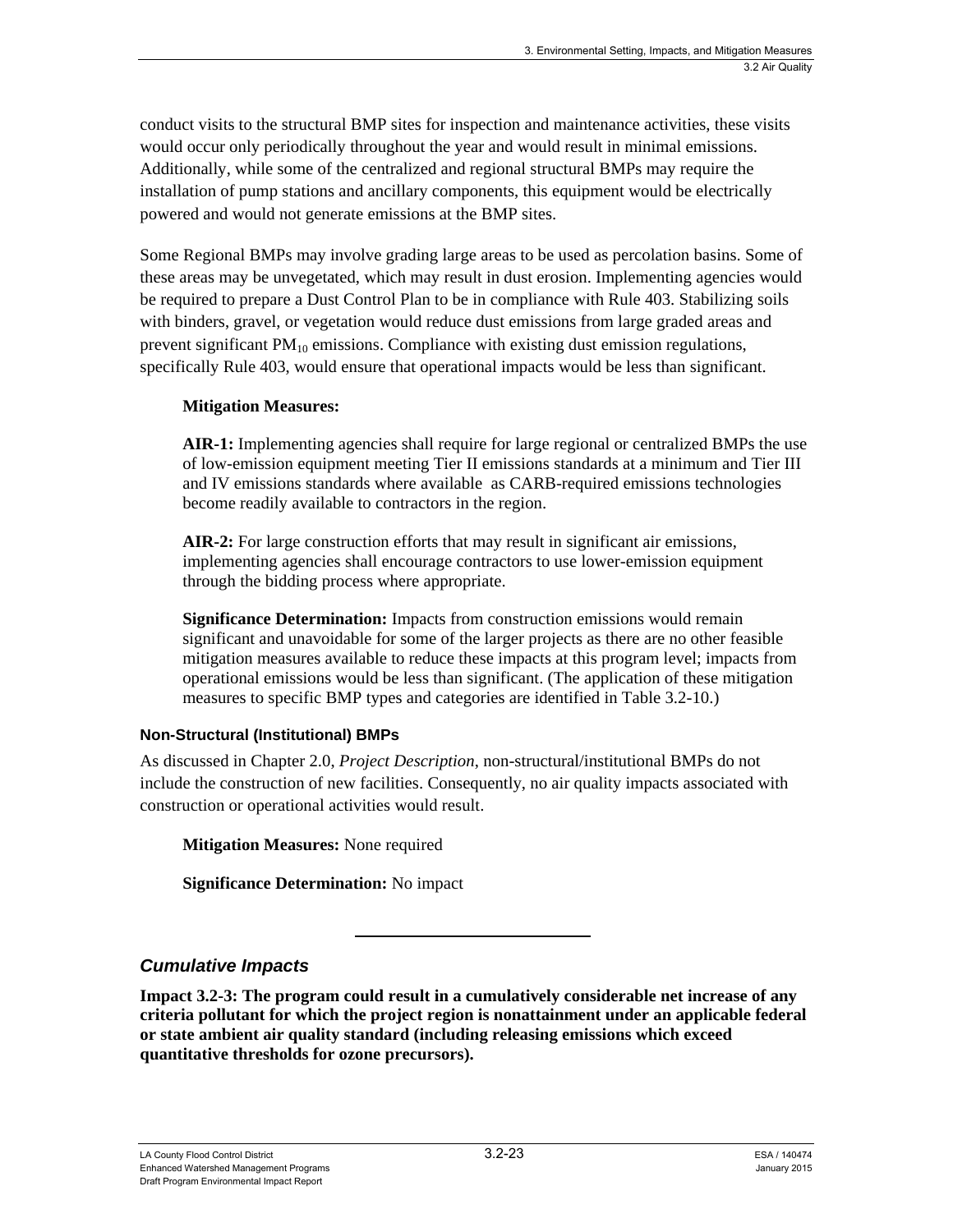#### **Structural (Regional, Centralized, and Distributed) BMPs**

As the Basin is currently in nonattainment for ozone,  $PM_{10}$ , and  $PM_{2.5}$ , cumulative development consisting of the proposed program along with other reasonably foreseeable future projects in the Basin as a whole could violate an air quality standard or contribute to an existing or projected air quality violation. However, based on SCAQMD's cumulative air quality impact methodology, SCAQMD recommends that if an individual project results in air emissions of criteria pollutants (ROG, CO, NOx, SOx,  $PM_{10}$ , and  $PM_{2.5}$ ) that exceed the SCAQMD's recommended daily thresholds for project-specific impacts, then it would also result in a cumulatively considerable net increase of these criteria pollutants for which the proposed program region is in nonattainment under an applicable federal or state ambient air quality standard.

As discussed previously under Impact 3.2-2, under conditions where multiple structural BMPs would be constructed concurrently in the EWMP areas, it is anticipated that the total aggregate construction emissions generated from these multiple structural BMP projects on a daily basis would exceed the SCAQMD's significance thresholds for criteria pollutants. Even with implementation of **Mitigation Measures AIR-1** and **AIR-2**, the resulting aggregate daily emissions may not be reduced to levels below the SCAQMD thresholds should multiple structural BMP projects be constructed concurrently. Thus, construction-related air quality impacts associated with the proposed program would be considered significant and unavoidable. Therefore, as pollutants for which the Basin is in nonattainment (i.e., ozone,  $PM_{10}$ , and  $PM_{2.5}$ ) associated with the proposed program could exceed SCAQMD's respective thresholds for construction, these pollutant emissions would, in conjunction with other past, current, and probable future projects, be cumulatively considerable, and cumulative impacts would be significant and unavoidable.

With respect to operational emissions, program implementation would not result in substantial long-term regional emissions of criteria air pollutants and would not exceed the SCAQMD thresholds of significance for criteria pollutants. As such, the proposed program's operational emissions would not be cumulatively considerable and cumulative air quality impacts would be less than significant.

#### **Mitigation Measures:** Implement **Mitigation Measures AIR-1** through **AIR-2**

**Significance After Mitigation**: Significant and unavoidable for construction; less-thansignificant for operations. (The application of these mitigation measures to specific BMP types and categories are identified in Table 3.2-10.)

#### **Non-Structural (Institutional) BMPs**

As discussed in Chapter 2.0, *Project Description*, non-structural/institutional BMPs do not include the construction of new facilities. Consequently, no cumulative air quality impacts in the Basin would result.

#### **Mitigation Measures:** None required

#### **Significance Determination:** No impact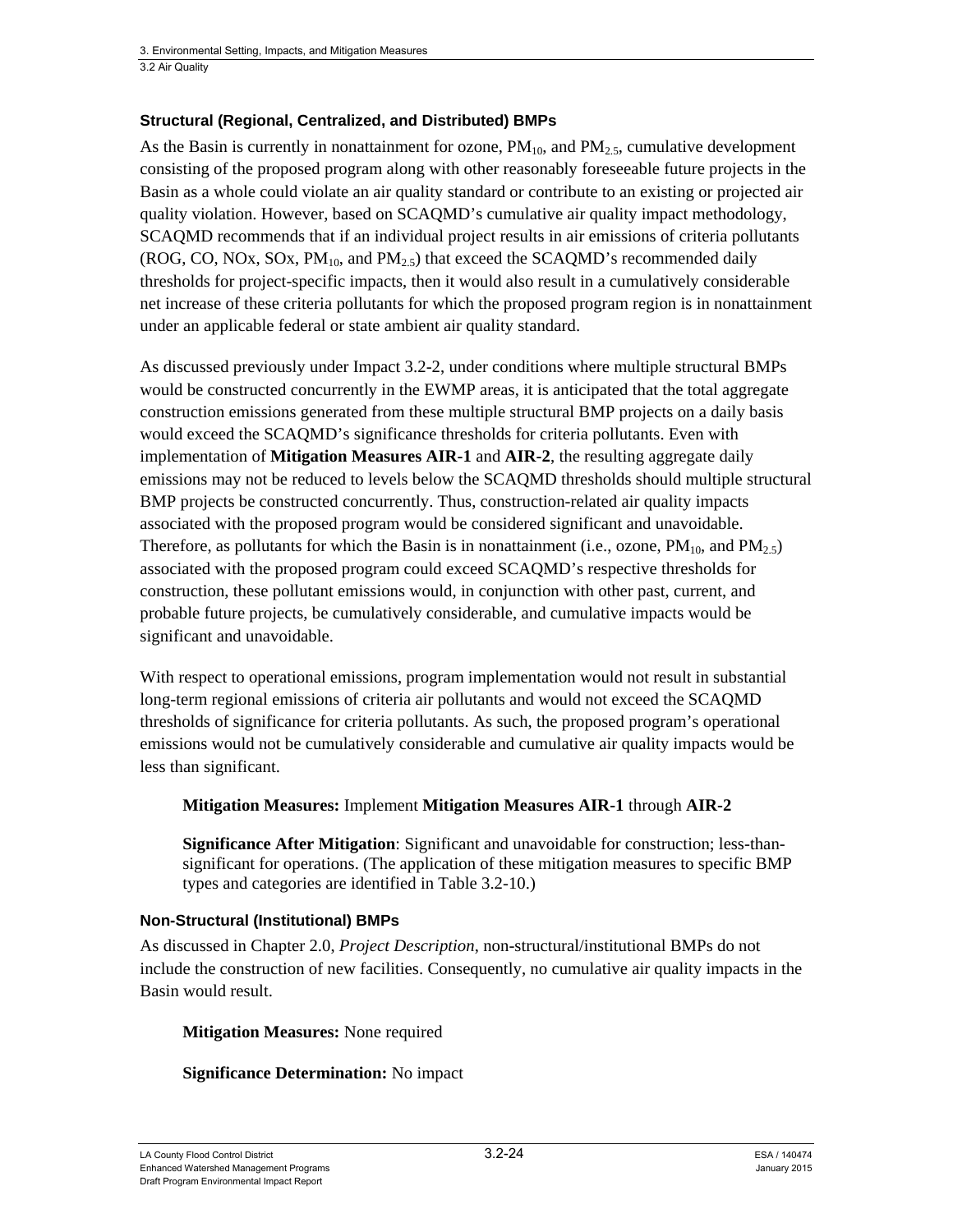#### *Sensitive Receptors*

**Impact 3.2-4: The project could expose sensitive receptors to substantial pollutant concentrations.** 

#### **Structural (Regional, Centralized, and Distributed) BMPs**

Construction and operation of new developments that would occur under the proposed program could potentially expose sensitive receptors in the EWMP areas of the County to localized air quality impacts from criteria pollutants and TACs. Separate discussions are provided below analyzing the potential for sensitive receptors to be exposed to these pollutant sources.

#### *Carbon Monoxide Hotspots*

A CO hotspot is an area of localized CO pollution that is caused by severe vehicle congestion on major roadways, typically near intersections. Projects may worsen air quality if they increase the percentage of vehicles in cold start modes by two percent or more; significantly increase traffic volumes (by five percent or more) over existing volumes; or worsen traffic flow, defined for signalized intersections as increasing average delay at intersections operating at Level of Service (LOS) E or F or causing an intersection that would operate at LOS D or better without the project, to operate at LOS E or F.

While construction-related traffic on the local roadways would occur during construction of each structural BMP project, the net increase of construction worker vehicle trips to the existing traffic volumes on the local roadways would be relatively small and would not result in CO hotspots. Additionally, the construction-related vehicle trips would only occur in the short-term, and would cease once construction activities for a structural BMP project has been completed. Thus, because trip-generating land uses are not associated with the proposed program and the amount of maintenance visits to the structural BMP sites would be minimal, impacts associated with CO hotspots would be less than significant and no mitigation is required.

#### **Mitigation Measures:** None required

#### **Significance Determination:** Less than significant

#### *Localized Construction Air Quality Impacts – Criteria Air Pollutants*

The EWMP areas associated with the proposed program are located in multiple jurisdictions within the County of Los Angeles, all of which are located within in the Basin. Given that the majority of the County is highly urbanized with a variety of land use types and that the proposed program would be located in various watersheds across the County that span multiple jurisdictions, existing sensitive uses such as residences, schools, hospitals, daycare centers, etc., would be located within and in proximity to the EWMP areas. During construction of the individual structural BMP projects in the EWMP areas, existing sensitive receptors that happen to be located adjacent to or near these structural BMP construction sites could be exposed to significant adverse localized air quality impacts. According to SCAQMD's localized significance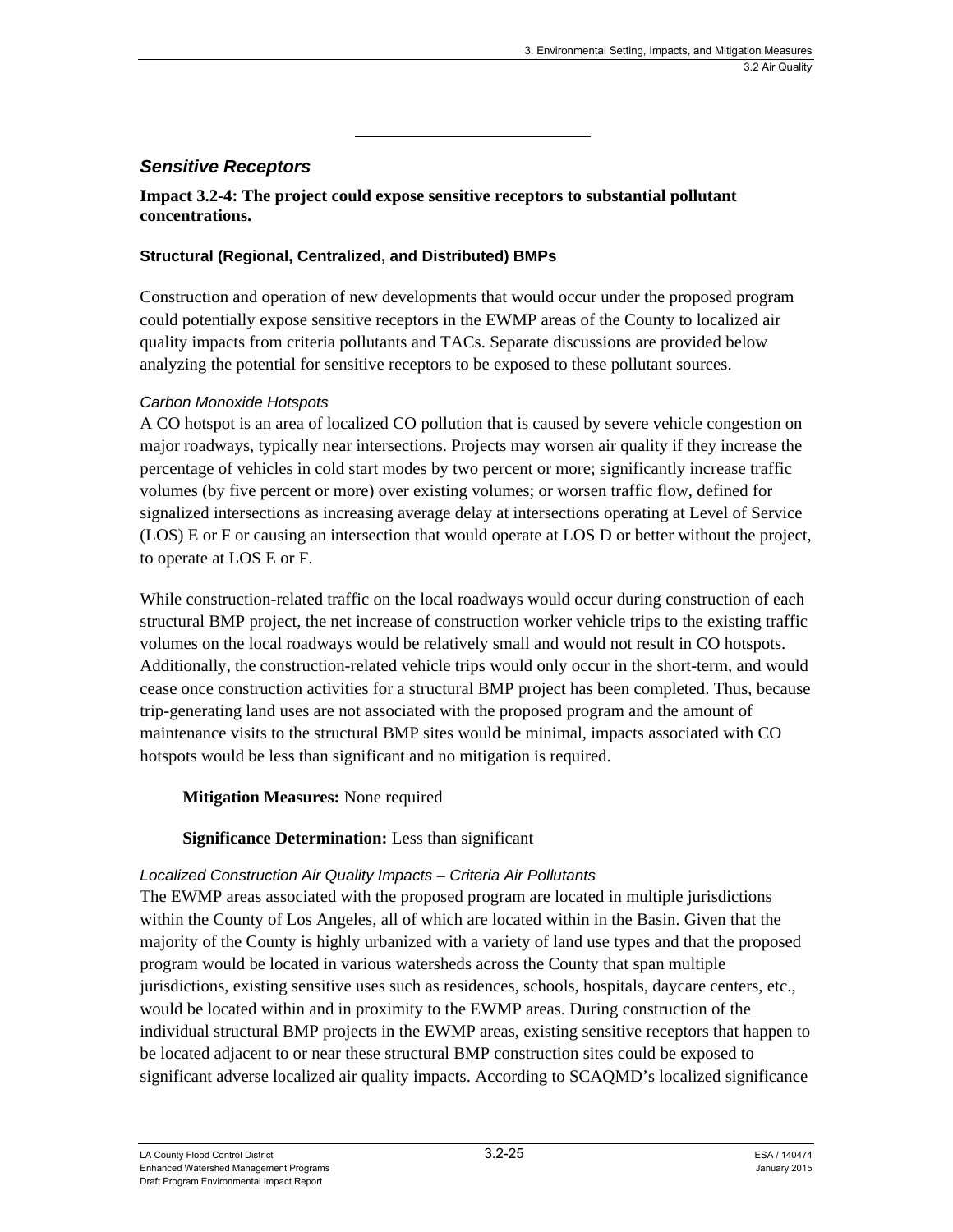threshold (LST) methodology, projects greater than 5 acres in size should perform air quality dispersion modeling to determine whether construction activities would cause or contribute to adverse localized air quality impacts. Where projects would be less than 5 acres in size, the SCAQMD provides screening tables that can be used to determine the maximum allowable daily emissions that would satisfy the LSTs without project-specific dispersion modeling. LSTs represent the maximum emissions from a project that will not cause or contribute to an exceedance of the most stringent applicable federal or state ambient air quality standard. According to SCAQMD's LST methodology, LSTs are only applicable to the on-site construction emissions that are generated by a project and do not apply to emissions generated off-site such as mobile emissions on roadways from worker, vendor, and haul truck trips.

SCAQMD has indicated, in its 2003 *Final Localized Significance Threshold Methodology* document, that LSTs are applicable to projects at the project-specific level and are not intended for regional projects.<sup>3</sup> Given the large geographic area associated with the project, an LST analysis would not be applicable to this PEIR. Depending on the size and scale of a particular structural BMP project and the intensity of the construction effort that would be required, the construction emissions generated by a new structural BMP project could potentially cause or contribute to an exceedance of the most stringent applicable federal or state ambient air quality standards at the existing sensitive uses located in the vicinity of that project. For individual structural BMP projects that would fit this scenario, **Mitigation Measure AIR-3** would be implemented, which requires a project-level LST analysis to be prepared to demonstrate that the construction emissions of a structural BMP project would not exceed SCAQMD's LSTs or result in pollutant emissions that would cause or contribute to an exceedance of the most stringent applicable federal or state ambient air quality standards.4 With implementation of Mitigation Measures AIR-3, this impact would be reduced to less than significant. For smaller BMPs, including distributed BMPs, air emissions would not be significant and would not require mitigation measures.

#### **Mitigation Measures:**

**AIR-3:** For large construction efforts associated with regional or centralized BMPs, implementing agencies shall conduct a project-specific LST analysis where necessary to determine local health impacts to neighboring land uses. Where it is determined that construction emissions would exceed the applicable LSTs or the most stringent applicable federal or state ambient air quality standards, the structural BMP project shall reduce its daily construction intensity (e.g., reducing the amount of equipment used daily, reducing the amount of soil graded/excavated daily) to a level where the structural BMP project's construction emissions would no longer exceed SCAQMD's LSTs or result in pollutant

 $\overline{\phantom{a}}$ 3 Page 1-1 of SCAQMD's 2003 *Final Localized Significance Threshold Methodology* document.

As discussed previously, the LSTs for  $NO<sub>X</sub>$ , CO,  $PM<sub>10</sub>$ , and  $PM<sub>2.5</sub>$  provided in SCAQMD's screening tables represent the maximum emissions from a project that will not cause or contribute to an exceedance of the most stringent applicable federal or state ambient air quality standard for those respective pollutants. For projects that are less than 5 acres, the SCAQMD's LST screening tables can be used to determine whether construction-related emissions would result in a potential significant air quality impact. For projects that exceed 5 acres in size, dispersion modeling should be conducted, per SCAQMD's LST methodology, to determine whether the most stringent applicable federal or state ambient air quality standards for pollutants would be exceeded, which would result in a significant air quality impact.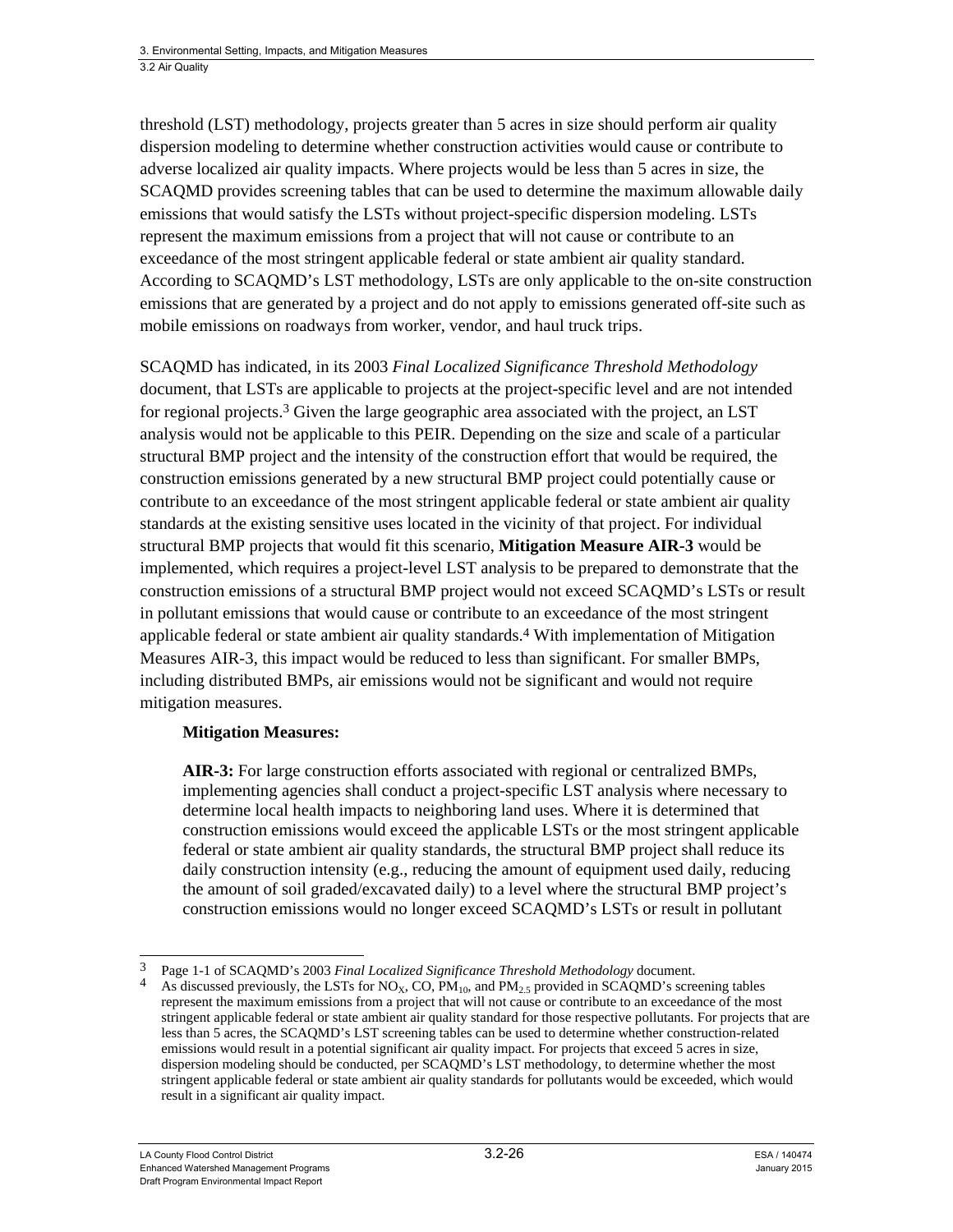emissions that would cause or contribute to an exceedance of the most stringent applicable federal or state ambient air quality standards.

**Significance Determination:** Less than significant with mitigation. (The application of these mitigation measures to specific BMP types and categories are identified in Table 3.2- 10.)

#### *Localized Construction Air Quality Impacts – Toxic Air Contaminants*

Intermittent construction activities occurring throughout the program area over the implementation period of the individual structural BMPs would result in short-term emissions of diesel particulate matter, which is a TAC. During construction of each individual structural BMP project within the EWMP areas, the exhaust of off-road heavy-duty diesel equipment would emit diesel particulate matter during general construction activities, such as site preparation (e.g., excavation, grading, and clearing); materials transport and handling; structural BMP construction; and other miscellaneous activities. Similar to the localized criteria pollutant emissions during construction, the short-term emissions of diesel particulate matter associated with each structural BMP development would only affect its own remote group of existing sensitive receptors that are located nearby. SCAQMD has not adopted a methodology for analyzing such impacts and has not recommended that health risk assessments be completed for construction-related emissions of TACs.

The dose to which receptors are exposed is the primary factor used to determine health risk (i.e., the potential exposure to TACs to be compared to applicable standards). Dose is a function of the concentration of a substance or substances in the environment and the duration of exposure to the substance. Dose is positively correlated with time, meaning that a longer exposure period would result in a higher exposure level for the maximally exposed individual. Thus, the risks estimated for a maximally exposed individual are higher if a fixed exposure occurs over a longer period of time. According to the Office of Environmental Health Hazard Assessment (OEHHA), health risk assessments, which determine the exposure of sensitive receptors to TAC emissions, should be based on a 70-year exposure period; however, such assessments should be limited to the period or duration of activities associated with each of the future individual structural BMP development occurring in the EWMP areas under the proposed program.

The construction period for any individual structural BMP that would occur in the EWMP areas under the proposed program would be finite and much less than the 70-year period used for risk determination. Because off-road heavy-duty diesel equipment would be used only temporarily at each individual structural BMP site, the construction activities associated with each structural BMP project in the EWMP areas would not expose sensitive receptors to substantial emissions of TACs. This impact would be less than significant.

#### **Mitigation Measures:** None required

#### **Significance Determination:** Less than significant

#### *Operational Sources of Toxic Air Contaminants*

Implementation of the program, which would involve the installation of structural control measures that would be constructed as BMPs to reduce the impact of stormwater and nonstormwater on receiving water quality, would not result in new land uses in the EWMP areas.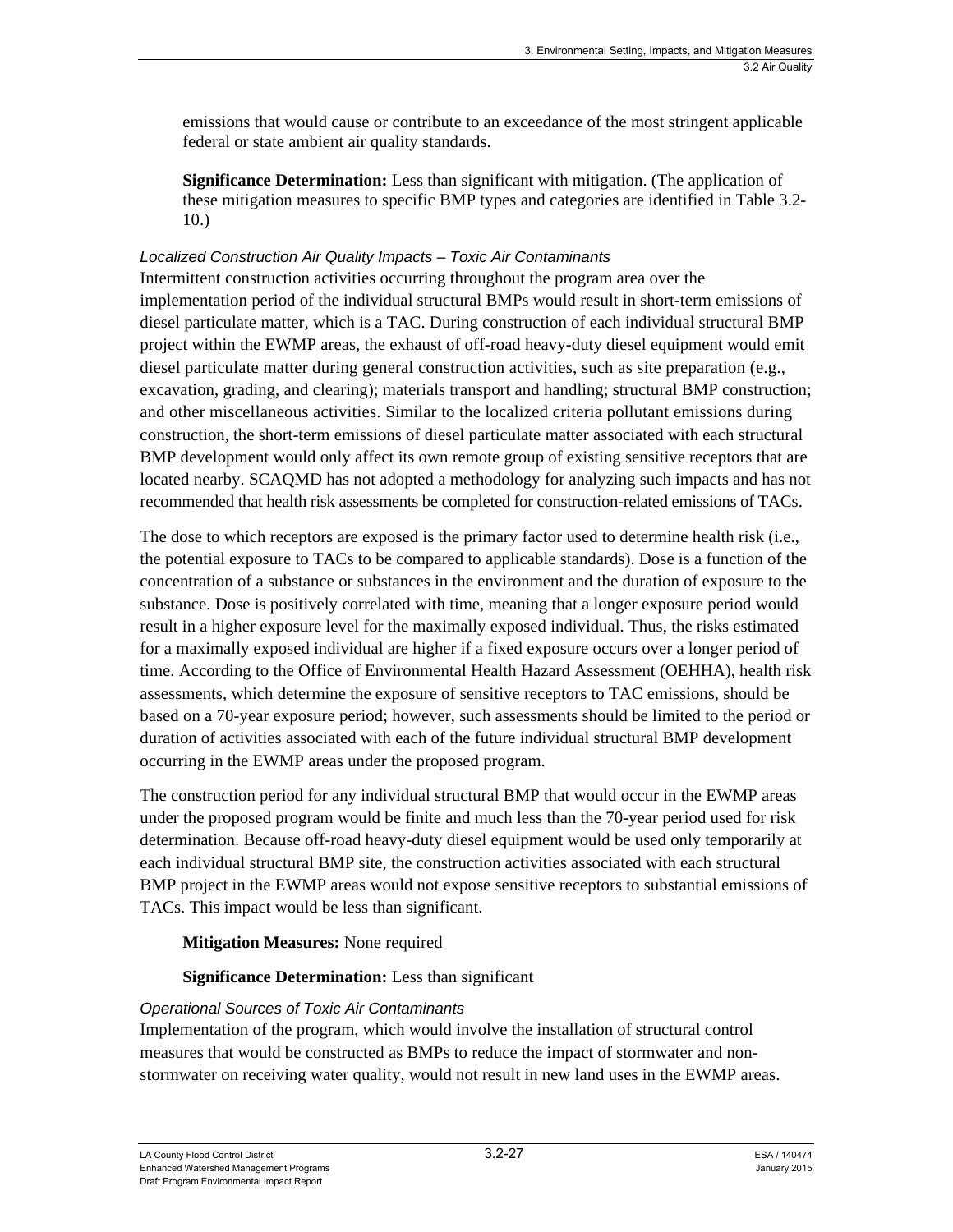Operation of the structural BMPs would not involve TAC-emitting equipment, as the majority of the structural BMPs would operate passively without the use of mechanized equipment. While some of the centralized and regional structural BMPs may require the use of pump stations and associated components, such equipment would be electrically driven and would not result in direct emissions at the individual structural BMP sites. Therefore health risks from TAC emissions associated with project operations would not occur.

#### **Mitigation Measures:** None required

#### **Significance Determination**: No impact

#### **Non-Structural (Institutional) BMPs**

As discussed in Chapter 2.0, *Project Description*, non-structural/institutional BMPs do not include the construction of new facilities. Consequently, no impacts associated with exposure of sensitive receptors to substantial pollutant emissions would result.

**Mitigation Measures:** None required

**Significance Determination:** No impact

#### *Objectionable Odors*

**Impact 3.2-5: The proposed program could create objectionable odors affecting a substantial number of people.** 

#### **Structural (Regional, Centralized, and Distributed) BMPs**

According to the SCAQMD *CEQA Air Quality Handbook*, land uses associated with odor complaints typically include agricultural uses, wastewater treatment plants, food processing plants, chemical plants, composting, refineries, landfills, dairies, and fiberglass molding. The project does not include any uses identified by the SCAQMD as being associated with odors.

During the construction phases for each of the new structural BMP projects that would occur in the EWMP areas over the course of the implementation period, exhaust from construction equipment may produce discernible odors typical of most construction sites. Such odors would be a temporary source of nuisance to adjacent uses, but because they are temporary and intermittent in nature, would not be considered a significant environmental impact. Therefore, impacts associated with objectionable odors during construction would be less than significant.

Although rainfall in Southern California is limited to certain times of year, and most drainage channels are dry for most of the year, some structural BMPs may involve retaining intermittent stormwater or dry weather flows on a site that may result in organic odors as water levels fluctuate and decomposition occurs in saturated mud. Restored creeks and estuaries may be permanently wet, resulting in odors from saturated mud or algal blooms. Standing water may emit odors if algal blooms occur for periods of time before the water dries or percolates. If these facilities are near sensitive receptors such as residential areas, these odors may result in a severe nuisance, particularly during night time hours. Regular maintenance may be sufficient to reduce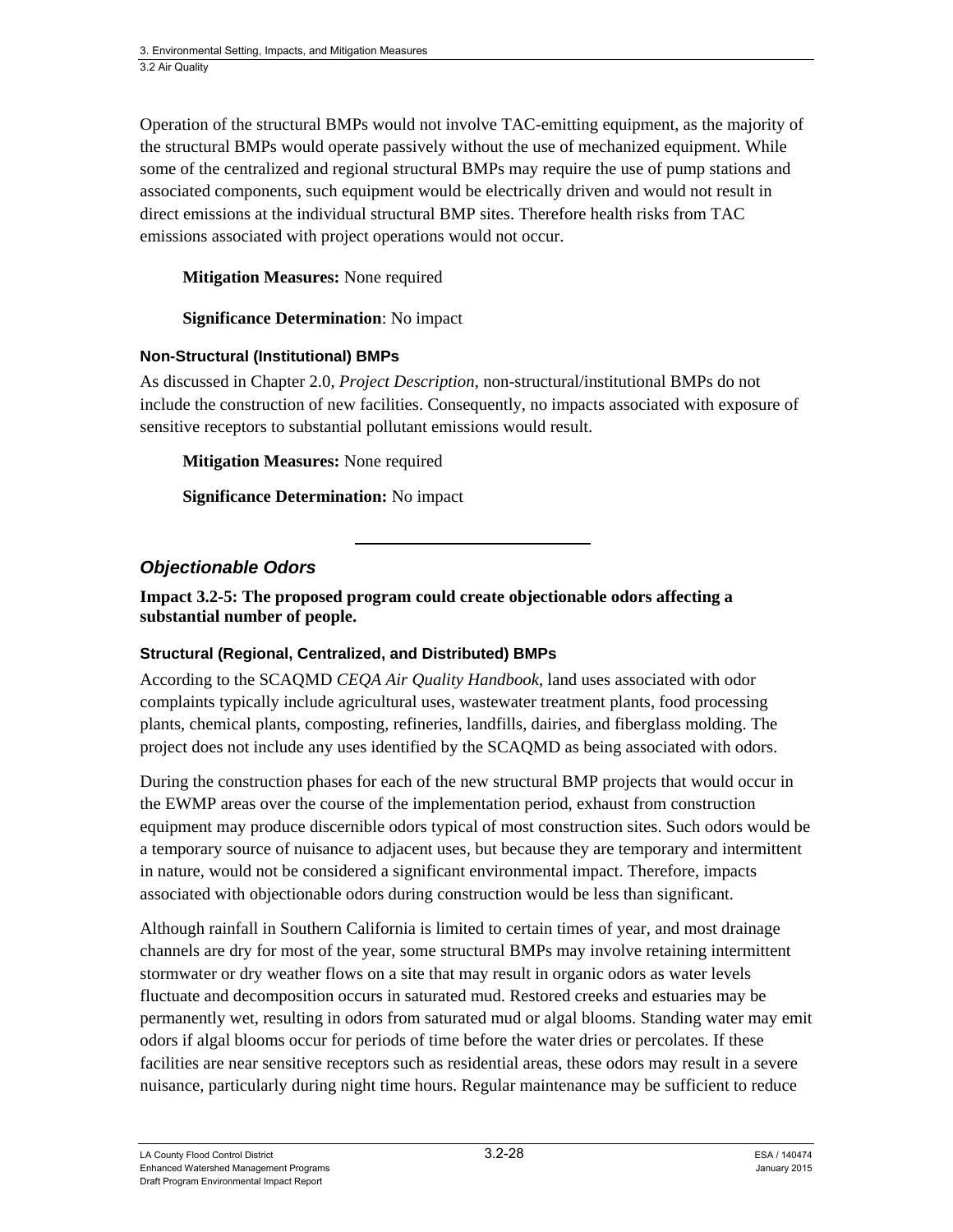odors in some situations. **Mitigation Measure AES-2** requires implementing agencies to prepare and implement maintenance plans for all BMPs installed. Implementation of **Mitigation Measure AIR-4** promotes the consideration of odors when siting BMP locations and types.

#### **Mitigation Measure:** Implement **Mitigation Measure AES-2**

**AIR-4:** During planning of structural BMPs, implementing agencies shall assess the potential for nuisance odors to affect a substantial number of people. BMPs that minimize odors shall be considered the priority when in close proximity to sensitive receptors.

**Significance Determination:** Less than significant. (The application of these mitigation measures to specific BMP types and categories are identified in Table 3.2-10.)

#### **Non-Structural (Institutional) BMPs**

As discussed in Chapter 2.0, *Project Description*, non-structural/institutional BMPs do not include the construction of new facilities. Consequently, no impacts associated with objectionable odors would result.

**Mitigation Measures:** None required

**Significance Determination:** No impact